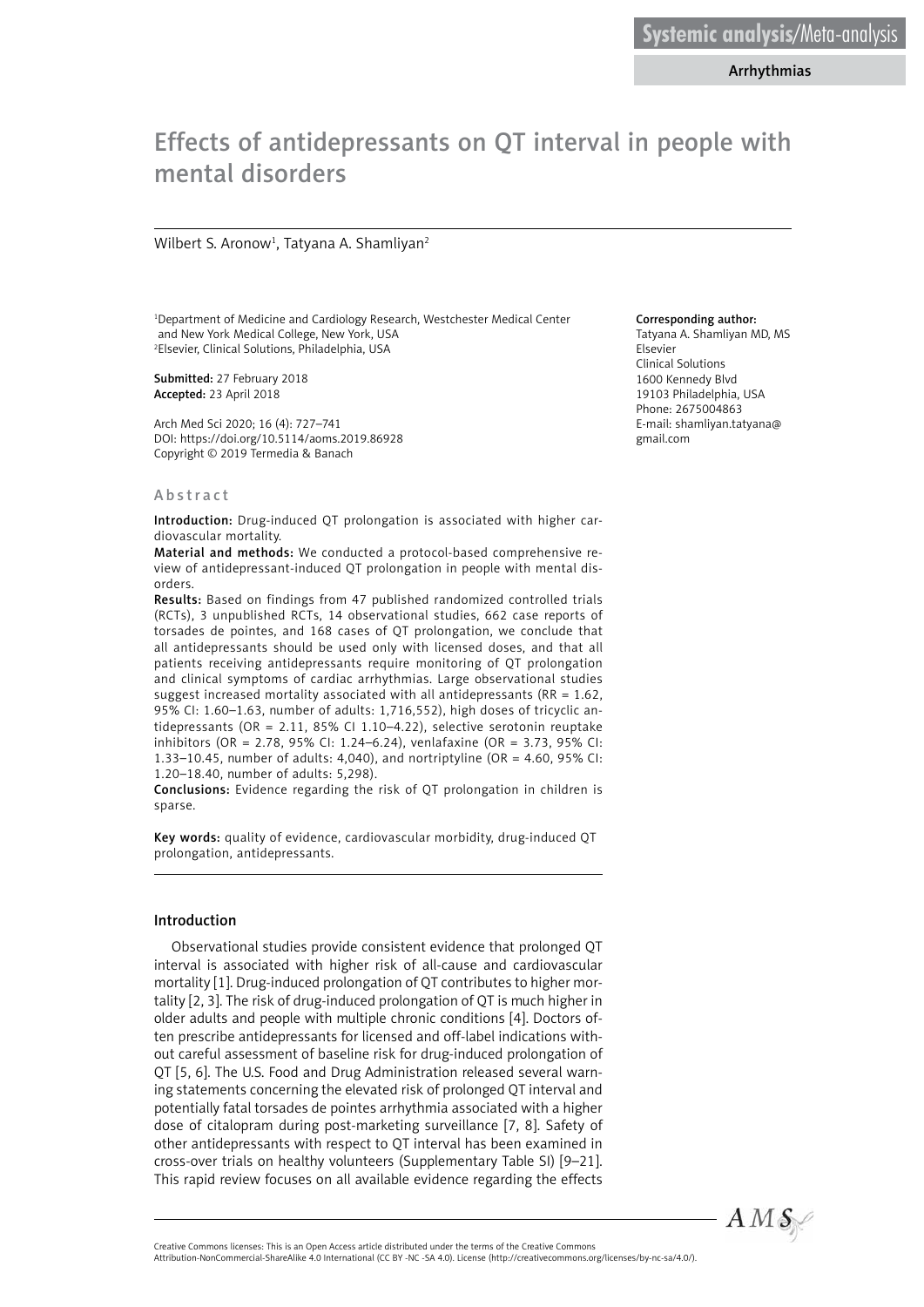of antidepressants on the QT interval in children and adults with mental disorders.

#### Material and methods

We used a standard recommended methodology in conducting systematic literature reviews and meta-analyses from the Cochrane Collaboration and the Agency for Healthcare Research and Quality [22, 23]. We developed an a priori protocol for a systematic literature review to answer the clinical question about the safety of antidepressants with respect to QT interval in children and adults with mental disorders.

We defined the target population as people with mental disorders treated with antidepressants. We excluded studies of healthy volunteers. Eligible interventions included antidepressants when compared with placebo or other psychotropic medications. Eligible outcomes included change in QT interval, prolongation of QT interval as reported in the studies including QT interval corrected to RR interval (OTc)  $\geq$  450 ms, OTc ≥ 480 ms, QTc ≥ 500 ms [24], torsades de pointes ventricular tachycardia, and sudden death.

We conducted a comprehensive search in PubMed, EMBASE, the Cochrane Library, www. clinicaltrials.gov, PharmaPendium ([www.phar](http://www.pharmapendium.com)[mapendium.com\)](http://www.pharmapendium.com), and <https://crediblemeds.org/> up to January 2018 to find systematic reviews, published and unpublished RCTs, and nationally representative controlled observational studies that reported adjusted effect estimates [22, 23]. All of the authors determined the studies' eligibility. All citations found during the searches are stored in a reference database.

The data were extracted from the Clinical Trials Transformation Initiative (CTTI) ([https://www.](https://www.ctti-clinicaltrials.org/aact-database) [ctti-clinicaltrials.org/aact-database](https://www.ctti-clinicaltrials.org/aact-database)), checked for quality, and stored in the HPCC platform (High-Performance Computing Cluster, https://hpccsystems. com/).

We performed direct frequentist meta-analyses of aggregate data when definitions of the active and control intervention and patient outcomes were deemed similar for pooling [25]. We used random effects models to address inevitable differences in patient characteristics across primary RCTs. For each abstracted hypothesis, we calculated absolute risk difference and relative risk with 95% CI. We calculated number needed to treat and number of attributable events per 1000 treated with 95% CI based on statistically significant differences in absolute risks of the outcomes. We examined consistency in results across studies with  $\chi^2$  tests and  $l^2$  statistics and concluded statistically significant heterogeneity if  $l<sup>2</sup>$  was > 50% [22]. Statistically significant heterogeneity did not preclude statistical pooling [25]. However,

we planned exploring heterogeneity with a priori defined patient characteristics, drug doses, and study quality if this information was available in the studies [25].

We used consensus method guidelines for systematic review and meta-analyses that do not recommend conducting post hoc analyses of statistical power [26–29]. Instead, we downgraded our confidence in true treatment effects based on calculated optimal information size as the number of patients required for an adequately powered individual trial [30]. Since power is more closely related to number of events than to sample size, we concluded imprecision in treatment effects if fewer than 250 patients experienced the event [30].

We used Statistics/Data Analysis, Stata software (StataCorp LP, College Station, Texas). Statistical significance was evaluated at a 95% confidence level.

We evaluated the quality of systematic reviews using the Assessment of Multiple Systematic Reviews (AMSTAR) [31]. For primary RCTs, we used the Cochrane risk-of-bias tool on a three-point scale: high bias, low bias, and unclear [32, 33]. A low risk of bias was assumed when RCTs met all the risk-of-bias criteria and a high risk of bias if one or more risk-of-bias criteria were not met. An unknown risk of bias was assigned for the studies with poorly reported risk-of-bias criteria. We assigned a high risk of bias to all observational studies.

The authors assigned the quality-of-evidence ratings as high, moderate, low, or very low, according to risk of bias in the body of evidence, directness of comparisons, precision and consistency in treatment effects, and evidence of reporting bias, using Grading of Recommendations Assessment, Development and Evaluation (GRADE) methodology [34].

A high quality of evidence was assigned to well-designed RCTs with consistent findings. The quality of evidence was downgraded to moderate if at least one of four quality-of-evidence criteria was not met; for example, moderate quality of evidence was assigned if there was a high risk of bias in the body of evidence or if the results were not consistent or precise. The quality of evidence was downgraded to low if two or more criteria were not met. We concluded a high risk of bias in the body of evidence if at least one RCT had high risk of bias. We downgraded the quality of evidence when we suspected high risk of publication bias due to unavailability of the results in clinicaltrials.gov or in journal articles.

A low quality of evidence was assigned to nonrandomized studies, but the rating was upgraded if there was a strong or dose-response association [35]. Evidence was defined as insufficient when no studies provided valid information about treat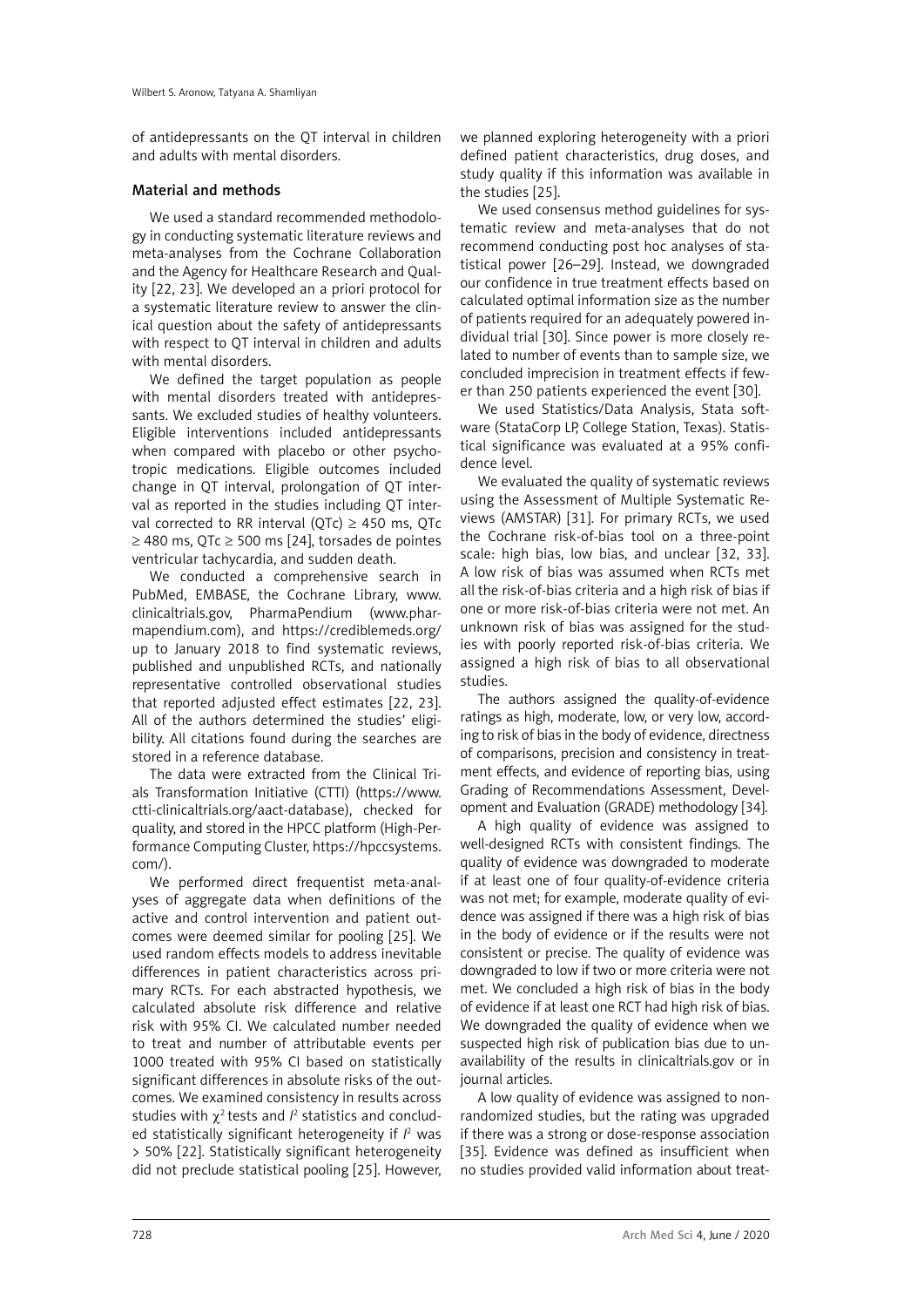ment effects. This approach was applied regardless of whether the results were statistically significant.

#### Results

Our comprehensive search in PubMed, EMBASE, the Cochrane Library, and clinicaltrials.gov up to January 2018 identified 2 individual patient data and one aggregate data meta-analysis, 8 reviews, 47 publications of RCTs, 3 unpublished RCTs, 14 observational studies, and 4 publications of case reports [7, 36–114]. We present the results from antidepressants with known and probable risk of QT prolongation.

#### Citalopram and escitalopram

Low-quality evidence suggests that escitalopram, when compared with placebo, increases the risk of QT prolongation  $(> 30 \text{ ms})$  in adults with mental disorders (Table I). Escitalopram prolongs the QT interval in adults hospitalized for acute coronary syndrome (Table I). Escitalopram does not increase the risk of clinically important prolongation of QT > 400 ms in RCTs (Table I). However, observational data suggest that escitalopram is associated with higher risk of clinically important prolongation of QT ( $\geq$  450 ms) when compared with no antidepressant use in adults undergoing dialysis for chronic kidney disease (Table I). Observational studies also suggest a positive dose-response association between the larger doses of escitalopram and longer QT interval (Table I). Post-marketing surveillance detected 19 cases of prolonged QT interval and 76 cases of torsades de pointes tachycardia in people treated with escitalopram, among other medications, for various mental disorders (Supplementary Table SI).

Moderate-quality evidence suggests that citalopram prolongs the QT interval compared with placebo in adults with mental disorders (Table II). Citalopram does not increase the risk of clinically important prolongation of QT > 400 ms in RCTs (Table II). In contrast with RCTs, observational data suggest that citalopram is associated with higher risk of clinically important prolongation of QT ( $\geq$  450 ms) compared with no antidepressant use in adults undergoing dialysis for chronic kidney disease (Table II). Observational studies also suggest a positive dose-response association between the larger doses of citalopram and longer QT intervals (Supplementary Table SII). Much less expected is the evidence from observational studies that a citalopram dose reduction to  $\langle$  40 mg following the FDA warning is associated with a higher risk of all-cause mortality, arrhythmias, and CVD-related hospitalizations (Supplementary Table SII). Post-marketing surveillance detected 36 cases of prolonged QT intervals and 196 cases of torsades de pointes tachycardia in people treated with citalopram, among other medications, for various mental disorders (Supplementary Table SI).

Systematic reviews of published case reports found only a few cases of QT prolongation and torsades de pointes tachycardia in adults taking citalopram in doses between 20 and 60 mg/day [83, 88, 106]. The authors concluded that reporting of citalopram-induced adverse effects was incomplete and monitoring of the safety outcomes for citalopram and other antidepressants was inadequate [83, 88, 106].

We found no pediatric RCTs or high-quality observational studies that examined the effects from escitalopram or citalopram on QT interval.

#### Desvenlafaxine and venlafaxine

Low-quality evidence from RCTs suggests that desvenlafaxine does not increase the QT interval in adults with various mental disorders (Table III). Post-marketing surveillance detected two cases of torsades de pointes tachycardia in adult women treated with desvenlafaxine among other medications (Supplementary Table SI). Post-approval studies conducted by the pharmaceutical company suggest an association between desvenlafaxine overdose and QT prolongation in adults with concurrent alcohol and drug consumption [115]. The evidence regarding the effects of desvenlafaxine on the QT interval in children is insufficient [113].

Low-quality evidence from observational studies suggests that venlafaxine is associated with increased risk of sudden death in adults with cardiovascular diseases (Table IV). Observational studies suggest no association between venlafaxine and QT prolongation in adults without cardiovascular disease, in adults undergoing hemodialysis for chronic kidney failure, or in adults with deliberate overdosing of this drug (Table IV). Published case reports also suggest the association between therapeutic doses of venlafaxine and QT prolongation in older adults taking concomitant drugs [37, 105, 116]. Post-approval studies conducted by the pharmaceutical company suggest the association between venlafaxine overdose and QT prolongation in adults with concurrent alcohol and drug consumption [117]. Post-marketing surveillance detected 7 cases of prolonged QT interval and 58 cases of torsades de pointes tachycardia in people treated with venlafaxine among other medications (Supplementary Table SI). The evidence regarding the effects of venlafaxine on the QT interval in children is insufficient.

#### Fluoxetine

Very low-quality evidence suggests that fluoxetine does not cause QT prolongation when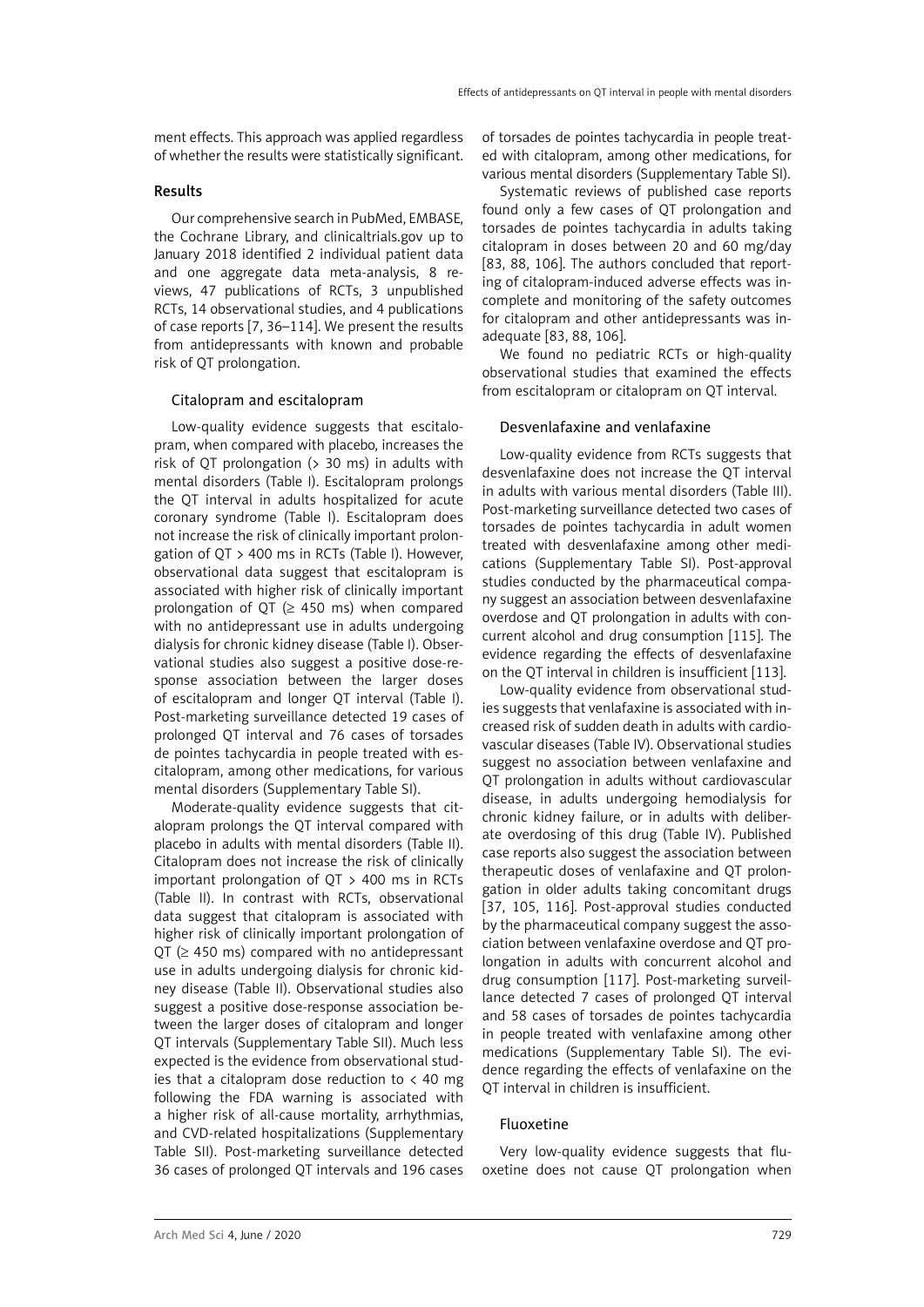| Outcome                                                                                                    | Risk with<br>intervention<br>per 1000 | Risk with<br>comparator<br>per 1000                           | Relative<br>measure of<br>association                              | No. of partici-<br>pants (studies)                                | Quality<br>(GRADE) | Comments <sup>†</sup>                       |
|------------------------------------------------------------------------------------------------------------|---------------------------------------|---------------------------------------------------------------|--------------------------------------------------------------------|-------------------------------------------------------------------|--------------------|---------------------------------------------|
| $QTCF > 30$ ms,<br>8 weeks                                                                                 | 48                                    | 33<br>Attributable<br>events per<br>1000 treated<br>15(2;27)  | $RR = 1.45$<br>$(1.05 - 2.00)$<br>$NNT = 68$<br>$(36 - 474)$       | 3689 (14 RCTs)<br>$[48, 52 - 55, 57,$<br>58, 62–67,<br>72–74, 91] | Low                | <b>Favors</b><br>placebo                    |
| $QTcF > 30$ ms,<br>last assessment                                                                         | 55                                    | 35<br>Attributable<br>events per<br>1000 treated<br>20 (7;33) | $RR = 1.56$<br>$(1.15 - 2.12)$<br>$NNT = 50$<br>(30;153)           | 3689 (14 RCTs)<br>$[48, 52 - 55, 57, 58,$<br>62-67, 72-74, 91]    | Low                | <b>Favors</b><br>placebo                    |
| $QTcF > 30$ ms, last<br>assessment, elderly                                                                | 56                                    | 42                                                            | $RR = 1.35$<br>$(0.67 - 2.73)$                                     | 612 (2 RCTs)<br>$[48, 52 - 55, 57, 58,$<br>$62-67, 72-74, 91$     | Low                | No difference                               |
| $QTcF > 60$ ms,<br>last assessment,<br>12 weeks                                                            | $\overline{2}$                        | $\mathbf 0$                                                   | $RR = 0.99$<br>$(0.04 - 24.24)$                                    | 670 (3 RCTs)<br>$[48, 52 - 55, 57, 58,$<br>$62-67, 72-74, 91$     | Low                | No difference                               |
| $QTCF > 60$ ms,<br>last assessment,<br>elderly                                                             | 7                                     | 0                                                             | $RR = 5.17$<br>$(0.25 - 107.15)$                                   | 612 (2 RCTs)<br>$[48, 52 - 55, 57, 58,$<br>$62-67, 72-74, 91$     | Low                | No difference                               |
| QTcF $>$ 450 ms, end,<br>8 weeks                                                                           | 17                                    | 11                                                            | $RR = 1.50$<br>$(0.86 - 2.62)$                                     | 3689 (14 RCTs)<br>$[48, 52 - 55, 57, 58]$<br>$62-67, 72-74, 91$   | Low                | No difference                               |
| QTcF $>$ 450 ms, last<br>assessment, elderly                                                               | 56                                    | 26                                                            | $RR = 2.20$<br>$(0.96 - 5.01)$                                     | 612 (2 RCTs)<br>$[48, 52 - 55, 57, 58,$<br>$62-67, 72-74, 91$     | Low                | No difference                               |
| $OTeF > 480$ ms, last<br>assessment, 8 weeks                                                               | $\overline{2}$                        | $\mathbf 0$                                                   | $RR = 6.57$<br>$(0.34 - 127.10)$                                   | 3689 (14 RCTs)<br>$[48, 52-55, 57, 58]$<br>$62-67, 72-74, 91$     | Low                | No difference                               |
| $QTcF > 480$ ms, last<br>assessment, elderly                                                               | 3                                     | 0                                                             | $RR = 3.10$<br>$(0.13 - 75.78)$                                    | 612 (2 RCTs)<br>$[48, 52-55, 57, 58]$<br>$62-67, 72-74, 91$       | Low                | No difference                               |
| $QTcF > 500$ ms, last<br>assessment, 8 weeks                                                               | $\mathbf{1}$                          | $\mathbf 0$                                                   | $RR = 4.69$<br>$(0.23 - 97.68)$                                    | 3689 (14 RCTs)<br>$[48, 52-55, 57, 58]$<br>62-67, 72-74, 91]      | Low                | No difference                               |
| $QTcF > 500$ ms, last<br>assessment, elderly                                                               | 3                                     | 0                                                             | $RR = 3.10$<br>$(0.13 - 75.78)$                                    | 612 (2 RCTs)<br>$[48, 52 - 55, 57, 58,$<br>$62-67, 72-74, 91$ ]   | Low                | No difference                               |
| QTc (ms), adults<br>hospitalized for<br>acute coronary<br>syndrome                                         | ΝR                                    | ΝR                                                            | $MD = 0.33$<br>$(0.07 - 0.58)$<br>$SMD = 8.00$<br>$(1.79 - 14.21)$ | 239 (1 RCT) [81]                                                  | Very<br>low        | <b>Favors</b><br>placebo                    |
| $QTc > 450$ ms, adults<br>hospitalized for acute<br>coronary syndrome                                      | 17                                    | 0                                                             | $RR = 4.96$<br>(0.24–102.21)                                       | 239 (1 RCT) [81]                                                  |                    | Very low No difference                      |
| QTc $\geq$ 450 ms, adults<br>with predialysis CKD                                                          | ΝR                                    | ΝR                                                            | Adjusted<br>$OR = 2.20$<br>$(1.10 - 4.20)$                         | 3252<br>(1 observational<br>study) [112]                          | Low                | Favors control<br>(no antide-<br>pressants) |
| QT prolongation, adults<br>with an ECG recorded<br>after prescription of<br>antidepressant or<br>methadone | <b>NR</b>                             | <b>NR</b>                                                     | Adjusted<br>$MD = 0.58$<br>$(0.29 - 0.87)$                         | 38397<br>(1 observational<br>study) [86]                          | Low                | Favors control<br>(no antide-<br>pressants) |
| QT prolongation,<br>escitalopram, 10 mg<br>vs. escitalopram, 5 mg                                          | <b>NR</b>                             | <b>NR</b>                                                     | Adjusted<br>$MD = 11.00$<br>$(2.18 - 19.82)$                       | 38397<br>(1 observational<br>study) [86]                          | Low                | <b>Favors lower</b><br>dose                 |
| QT prolongation,<br>escitalopram, 20 mg<br>vs. escitalopram, 10 mg                                         | ΝR                                    | ΝR                                                            | Adjusted<br>$MD = 4.70$<br>(1.56–7.84)                             | 38397<br>(1 observational<br>study) [86]                          | Low                | Favors lower<br>dose                        |

*Population: adults with mental disorders; Settings: any; Intervention: escitalopram at doses between 5 and 20 mg/day; Comparator: placebo or no active drug.* Boldface *indicates statistically significant differences at 95% CI. † We concluded that there is no difference in outcomes between active and control interventions based on p-value > 0.05 and inability to reject null hypotheses but without post hoc analysis of the statistical power to detect true differences. GRADE – Grading of Recommendations Assessment, Development and Evaluation, NNT – number needed to treat, NNTp – number needed to treat to prevent an outcome in one patient (when the outcome is more probable with control intervention), NR – not reported, OR – odds ratio, RCT – randomized controlled trial, RR – relative risk. Between studies differences in continuous outcomes: MD – mean difference in absolute values of continuous outcomes between intervention and comparator, SMD – standardized mean difference between intervention and comparator where the magnitude of the effect is defined as small (SMD, 0–0.5 standard deviations), moderate (SMD, 0.5–0.8 standard deviations), and large (SMD > 0.8 standard deviations).*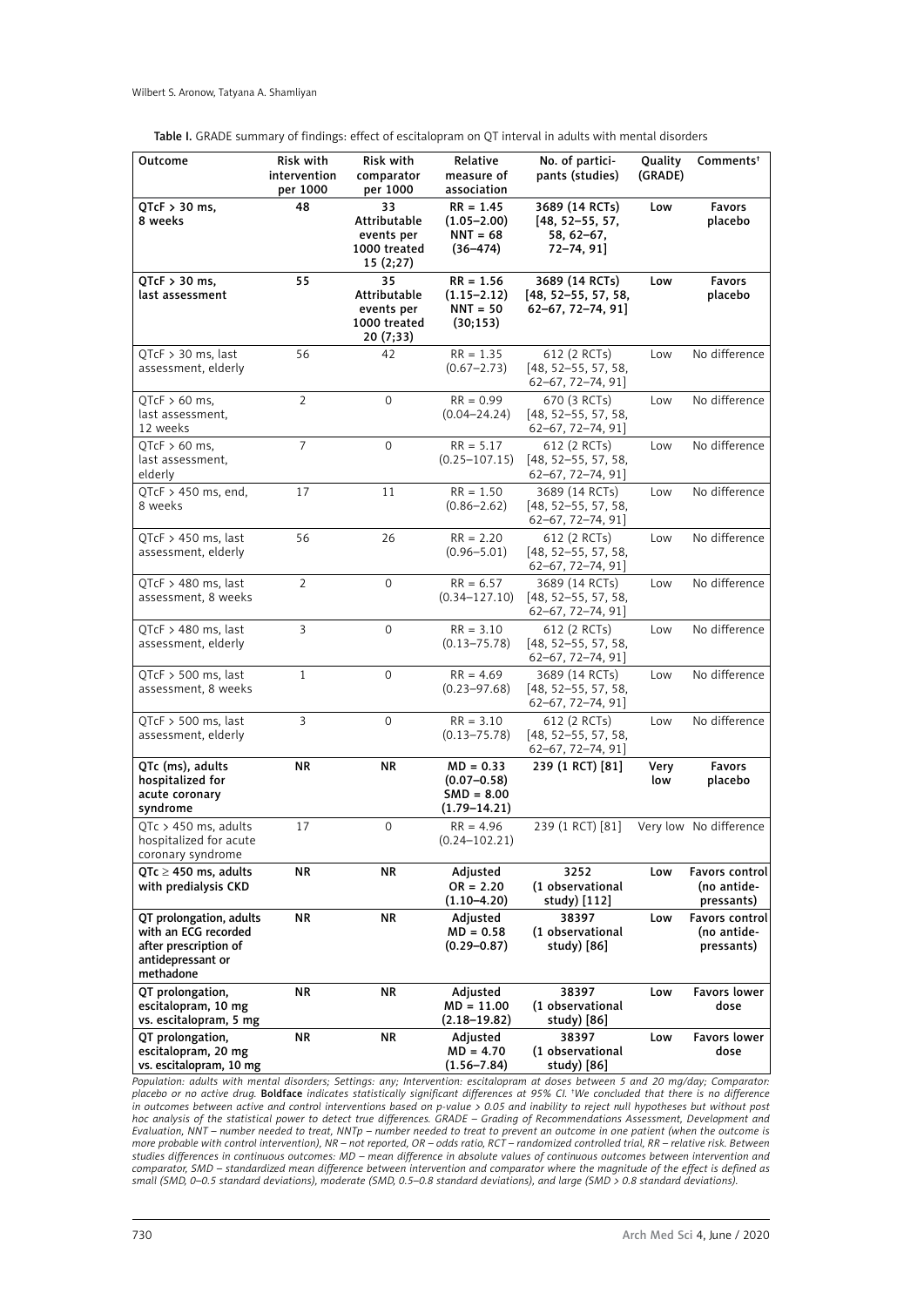Table II. GRADE Summary of findings: effect of citalopram on QT interval in adults with mental disorders

| Outcome                                                       | Risk with<br>intervention<br>per 1000 | Risk with<br>comparator<br>per 1000 | Relative<br>measure of<br>association       | No. of participants<br>(studies)         | Quality<br>(GRADE) | Comments <sup>†</sup>  |
|---------------------------------------------------------------|---------------------------------------|-------------------------------------|---------------------------------------------|------------------------------------------|--------------------|------------------------|
| $OTe > 30$ ms,<br>3 weeks                                     | 74                                    | 11                                  | $RR = 6.85$<br>$(0.86 - 54.59)$             | 186 (1 RCT) [96]                         |                    | Very low No difference |
| $QTc > 60$ ms                                                 | 33                                    | $\Omega$                            | $RR = 3.19$<br>$(0.14 - 75.49)$             | 62 (1 RCT) [107]                         |                    | Very low No difference |
| $OTc > 450$ ms for<br>men or $> 470$ ms for<br>women, 3 weeks | 32                                    | 11                                  | $RR = 2.94$<br>$(0.31 - 27.71)$             | 186 (1 RCT) [96]                         |                    | Very low No difference |
| $OTC > 500$ ms                                                | $\Omega$                              | $\Omega$                            | RR inestimable                              | 62 (1 RCT) [107]                         |                    | Very low No difference |
| QTC [ms]                                                      | <b>NR</b>                             | <b>NR</b>                           | $MD = 6.56$<br>$(0.07 - 13.04)$             | 892 (6 RCTs)<br>[7, 71, 94, 96, 107]     | ate                | Moder- Favors control  |
| QTc $\geq$ 450 ms,<br>adults with<br>predialysis CKD          | <b>NR</b>                             | <b>NR</b>                           | Adjusted<br>$OR = 1.80$<br>$(1.00 - 3.10)$  | 3252<br>(1 observational<br>study) [112] | Low                | <b>Favors control</b>  |
| QT prolongation                                               | <b>NR</b>                             | <b>NR</b>                           | Adjusted<br>$MD = 0.10$<br>$(0.02 - 0.18)$  | 38397<br>(1 observational<br>study) [86] | Low                | <b>Favors control</b>  |
| QT prolongation                                               | <b>NR</b>                             | <b>NR</b>                           | Adjusted<br>$OR = 4.38$<br>$(1.45 - 13.30)$ | 6790<br>(1 observational<br>study) [87]  | Low                | <b>Favors control</b>  |
| Sudden death with<br>cardiovascular<br>disease                | <b>NR</b>                             | <b>NR</b>                           | Adjusted<br>$OR = 1.81$<br>$(0.81 - 4.03)$  | 4040<br>(1 observational<br>study) [76]  | Low                | No difference          |
| Sudden death<br>without<br>cardiovascular<br>disease          | <b>NR</b>                             | <b>NR</b>                           | Adjusted<br>$OR = 1.70$<br>$(0.50 - 5.99)$  | 4040<br>(1 observational<br>study) [76]  | Low                | No difference          |

*Population: adults with mental disorders, Settings: any, Intervention: citalopram, any dose, Comparator: placebo or no active drug.*  Boldface *indicates statistically significant differences at 95% CI. † We concluded that there is no difference in outcomes between active and control interventions based on p-value > 0.05 and inability to reject null hypotheses but without post hoc analysis of the statistical power to detect true differences. GRADE – Grading of Recommendations Assessment, Development and Evaluation, NR – not reported, OR – odds*  ratio, RCT – randomized controlled trial, RR – relative risk. Between studies differences in continuous outcomes: MD – mean difference in *absolute values of continuous outcomes between intervention and comparator, SMD – standardized mean difference between intervention and comparator where the magnitude of the effect is defined as small (SMD, 0–0.5 standard deviations), moderate (SMD, 0.5–0.8 standard deviations), and large (SMD > 0.8 standard deviations).*

| Table III. GRADE summary of findings: effect of desvenlafaxine on QT interval in adults with mental disorders |  |  |  |  |
|---------------------------------------------------------------------------------------------------------------|--|--|--|--|
|                                                                                                               |  |  |  |  |

| Outcome                                                          | Risk with<br>intervention<br>per 1000 | Risk with<br>comparator<br>per 1000 | Relative<br>measure of<br>association | No. of participants<br>(studies) | Quality<br>(GRADE) | Comments <sup>†</sup>  |
|------------------------------------------------------------------|---------------------------------------|-------------------------------------|---------------------------------------|----------------------------------|--------------------|------------------------|
| Adults with major depressive disorder:                           |                                       |                                     |                                       |                                  |                    |                        |
| QT prolonged,<br>desvenlafaxine<br>50 mg/day                     | 0                                     | 7                                   | $RR = 0.17$<br>$(0.01 - 4.07)$        | 427 (1 RCT) [110]                |                    | Very low No difference |
| QTcF change,<br>desvenlafaxine<br>200 mg/day                     | <b>NR</b>                             | <b>NR</b>                           | $MD = 1.50$<br>$(-0.88 - 3.88)$       | 2476 (4 RCTs) [115]              | Low                | No difference          |
| OTcF change,<br>desvenlafaxine<br>600 mg/day                     | <b>NR</b>                             | <b>NR</b>                           | $MD = -2.43$<br>$(-4.90 - 0.04)$      | 2476 (4 RCTs) [115]              | Low                | No difference          |
| Postmenopausal women with moderate to severe vasomotor symptoms: |                                       |                                     |                                       |                                  |                    |                        |
| QT prolonged                                                     |                                       | $\Omega$                            | $RR = 2.96$<br>$(0.12 - 72.59)$       | 2118 (1 RCT) [90]                |                    | Very low No difference |
| Adults with painful diabetic peripheral neuropathy:              |                                       |                                     |                                       |                                  |                    |                        |
| Ventricular<br>tachycardia                                       | 3                                     | 0                                   | $RR = 0.85$<br>$(0.03 - 20.57)$       | 412 (2 RCTs) [93]                | Low                | No difference          |

*Population: adults with mental disorders, Settings: any, Intervention: desvenlafaxine, Comparator: placebo or no active drug. † We concluded that there is no difference in outcomes between active and control interventions based on p-value > 0.05 and inability to reject null hypotheses but without post hoc analysis of the statistical power to detect true differences.*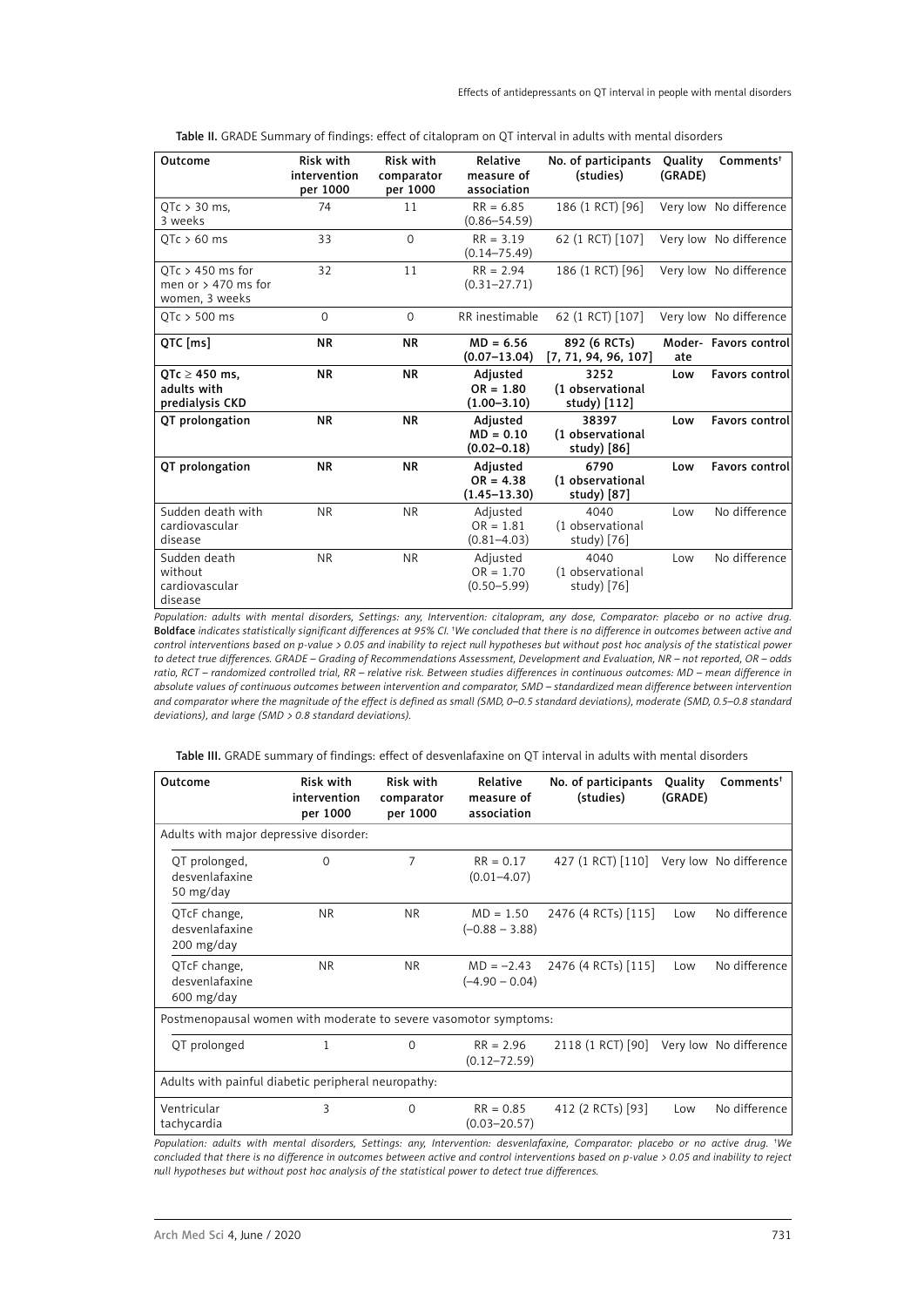| Outcome                                                                                                          | <b>Risk with</b><br>intervention<br>per 1000 | Risk with<br>comparator<br>per 1000 | Relative<br>measure of<br>association       | No. of participants<br>(studies)          | Quality<br>(GRADE) | Comments <sup>†</sup>                                      |
|------------------------------------------------------------------------------------------------------------------|----------------------------------------------|-------------------------------------|---------------------------------------------|-------------------------------------------|--------------------|------------------------------------------------------------|
| QT change                                                                                                        | <b>NR</b>                                    | <b>NR</b>                           | Adjusted<br>$MD = 0.01$<br>$(-0.01 - 0.03)$ | 38397<br>(1 observational<br>study $[86]$ | Low                | No difference                                              |
| Sudden death with<br>cardiovascular disease                                                                      | <b>NR</b>                                    | <b>NR</b>                           | Adjusted<br>$OR = 3.73$<br>$(1.33 - 10.45)$ | 4040<br>(1 observational<br>study) [76]   | Low                | Favors control,<br>drugs without<br>known effects<br>on QT |
| Sudden death without<br>cardiovascular disease                                                                   | <b>NR</b>                                    | <b>NR</b>                           | Adjusted<br>$OR = 0.67$<br>$(0.07 - 6.19)$  | 4040<br>(1 observational<br>study) [76]   | Low                | No difference                                              |
| $QRS$ > 100 ms,<br>venlafaxine deliberate<br>self-poisoning<br>(DSP) vs. tricyclic<br>antidepressant<br>overdose | <b>NR</b>                                    | <b>NR</b>                           | Adjusted<br>$OR = 0.60$<br>$(0.20 - 1.20)$  | 538 (1 observational<br>study $[56]$      | Very<br>low        | No difference                                              |
| QTc $\geq$ 450 ms, adults<br>with predialysis<br>chronic kidney disease                                          | <b>NR</b>                                    | <b>NR</b>                           | Adjusted<br>$OR = 1.10$<br>$(0.50 - 2.70)$  | 3252<br>(1 observational<br>study) [112]  | Low                | No difference                                              |

Table IV. GRADE summary of findings: effect of venlafaxine on QT interval in adults with mental disorders

Population: adults with mental disorders; Settings: any; Intervention: venlafaxine; Comparator: placebo or no active drug. Boldface indicates *statistically significant differences at 95% CI. † We concluded that there is no difference in outcomes between active and control interventions based on p-value > 0.05 and inability to reject null hypotheses but without post hoc analysis of the statistical power to detect true differences.*

compared with placebo in adults with mental disorders (Supplementary Table SIII). Low-quality evidence suggests that fluoxetine is not associated with increased risk of cardiac death in adults with or without concurrent cardiovascular disease (Supplementary Table SIII).

#### Paroxetine

Moderate-quality evidence suggests that paroxetine does not increase the QT interval in adults with mental disorders (Supplementary Table SIV). Low-quality evidence suggests that paroxetine administration is not associated with higher risk of sudden death in adults with mental disorders, with or without comorbid cardiovascular disease (Supplementary Table SIV).

Very low-quality evidence from a single RCT suggests that paroxetine decreases the length of the QT interval when compared with placebo or with imipramine in children with depression or obsessive-compulsive disorder (Supplementary Table SV).

# Bupropion

Low-quality evidence suggests that bupropion, 75–300 mg/day, is not associated with QT prolongation in adults with mental disorders (Supplementary Table SVI).

# Duloxetine

Very low-quality evidence suggests that duloxetine, 80–120 mg/day, does not prolong QT in adults with mental disorders (Supplementary Table SVII).

### Fluvoxamine

Very low-quality evidence from a small single RCT suggests that fluvoxamine decreases the QT interval when compared with placebo in adults with mental disorders (Supplementary Table SVIII).

#### Sertraline

Low-quality evidence suggests that sertraline prolongs the QT interval but is not associated with higher risk of sudden death (Supplementary Table SVIII).

# Trazodone

Low-quality evidence suggests that trazodone is not associated with clinically important QT prolongation in adults with mental disorders and comorbid renal failure undergoing dialysis (Supplementary Table SVIII).

# Amitriptyline

Very low-quality evidence from a small single RCT suggests that amitriptyline does not cause QT prolongation in children with functional gastrointestinal disorders (Supplementary Table SIX). Very low-quality evidence from a single RCT suggests that amitriptyline cream does not cause QT prolongation in adults with diabetic peripheral neu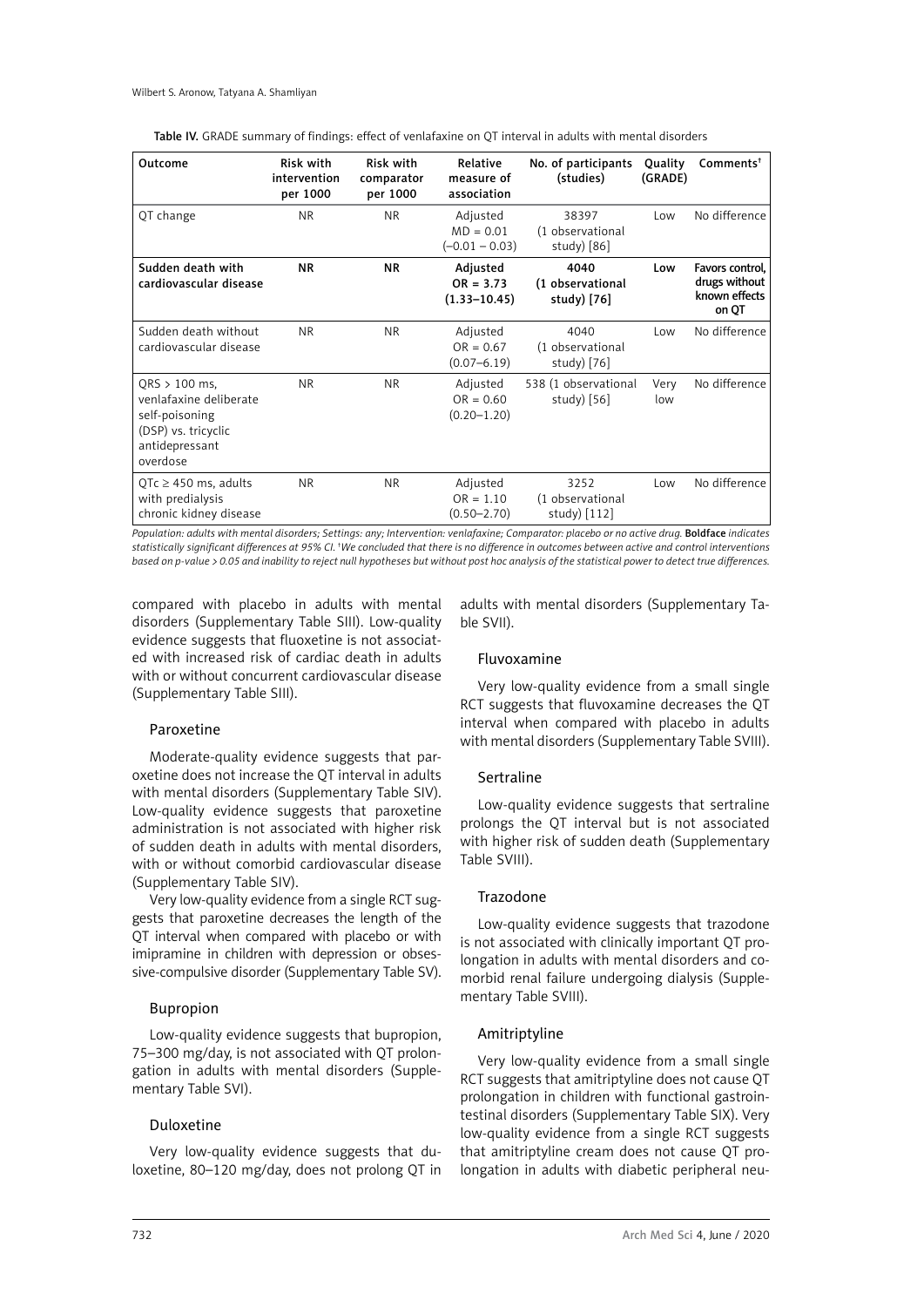ropathy (Supplementary Table SIX). Low-quality evidence from observational studies suggests that amitriptyline is associated with longer QT interval in adults with mental disorders in a dose-dependent manner (Supplementary Table SIX). Observational studies suggest no association between amitriptyline with clinically important QT prolongation or sudden death (Supplementary Table SIX).

#### Imipramine

Very low-quality evidence from a small single RCT suggests that imipramine increases the risk of clinically important QT prolongation compared with placebo in children with depression or obsessive-compulsive disorder (Supplementary Table SX).

#### Clomipramine

Low-quality evidence suggests that clomipramine is not associated with higher risk of sudden death in adults with mental disorders, with or without cardiovascular disease (Supplementary Table SXI).

#### Dosulepin

Low-quality evidence suggests that dosulepin is not associated with higher risk of sudden death in adults with mental disorders, with or without cardiovascular disease (Supplementary Table SXI).

#### Mirtazapine

Low-quality evidence suggests that mirtazapine is not associated with QT prolongation (Supplementary Table SXI).

#### Nortriptyline

Low-quality evidence suggests that nortriptyline is not associated with QT prolongation (Supplementary Table SXI). However, nortriptyline is associated with higher risk of sudden death (Supplementary Table SXI).

#### Drug class effect

The evidence from large observational studies suggests that antidepressants with conditional possible or known risk of torsades de pointes are associated with higher odds of all-cause mortality after adjustment for other confounding factors in adults with mental disorders. Tricyclic antidepressants are not associated with higher risk of sudden death except at higher doses. Selective serotonin reuptake inhibitors are associated with higher risk of sudden death specifically in adults with comorbid cardiovascular disease. The adjusted odds of sudden death are the highest after high doses of selective serotonin reuptake inhibitors. However, the adjusted odds of clinically important QT prolongation are lower after overdose of selective serotonin reuptake inhibitors when compared with overdose of tricyclic antidepressants (Table V).

#### Discussion

Our review of clinical trials found mostly low quality of evidence that escitalopram and citalopram are associated with higher risk of QT prolongation in adults, and imipramine increases the risk of QT prolongation in children. Observational studies demonstrate that selective serotonin reuptake inhibitors (specifically venlafaxine and nortriptyline) and high doses of tricyclic antidepressants are associated with higher risk of sudden death specifically in adults with comorbid cardiovascular disease (Figure 1).

Post-marketing surveillance suggests that serotonin reuptake inhibitors and tricyclic antidepressants are associated with torsades de pointes (total of 662 cases) and QT prolongation (168 cases) in people taking antidepressants among other drugs. The direct evidence regarding comparative safety of antidepressants is insufficient.

We downgraded the quality of evidence due to the high risk of bias and small number of events in the RCTs. Most clinical studies did not have statistical power to detect higher risk of ventricular tachycardia. We further downgraded the quality of evidence due to reporting bias, because only a very small proportion of primary studies that examined benefits of antidepressants also examined drug-induced QT prolongation. Post-marketing surveillance is the major safety source, but case reporting depends on clinician opinion regarding the association between ventricular tachycardia and administration of antidepressants.

Differences in the definition of QT prolongation and correction methods precluded indirect analysis of comparative safety between antidepressants. Primary studies did not evaluate factors that increase susceptibility to QT prolongation and torsades de pointes, including electrolyte disorders, chronic inflammation, baseline cardiovascular disease, comorbidities, or concomitant medications [118–120]. The evidence is lacking regarding interaction between antidepressant use with clinical and genetic risk factors for torsade de pointes [121]. Evolving research suggests genetic predisposition associated with QT prolongation and torsades de pointes [121–124]. Stratification algorithms predicting the risk of acquired QT prolongation have been proposed [122, 123, 125]. Larger sample size and longitudinal modeling with multivariate analyses are required to develop valid prediction pharmacogenomic algorithms of acquired QT prolongation for individual patients taking antidepressants and other proarrhythmic drugs [121, 124]. Genetic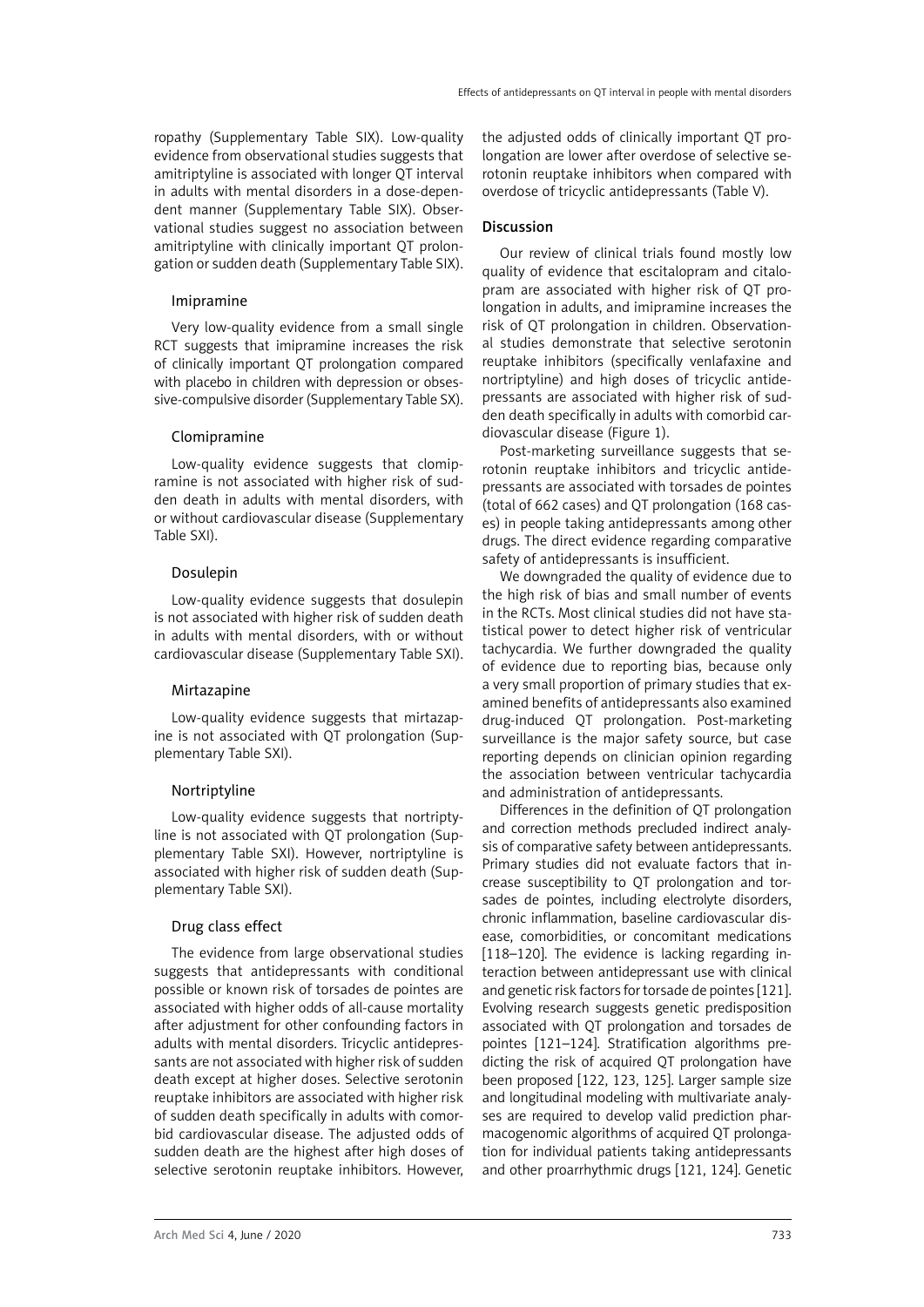Table V. GRADE summary of findings: association between antidepressant classes and QT interval and sudden death in adults with mental disorders

| Outcome                                                        | Risk with<br>intervention<br>per 1000 | Risk with<br>comparator<br>per 1000 | Relative<br>measure of<br>association                              | No. of partici- Quality<br>pants (studies) (GRADE)      |     | Comments <sup>†</sup>  |
|----------------------------------------------------------------|---------------------------------------|-------------------------------------|--------------------------------------------------------------------|---------------------------------------------------------|-----|------------------------|
| Use of antidepressants, any class vs. no antidepressants:      |                                       |                                     |                                                                    |                                                         |     |                        |
| All-cause mortality,<br>5 years                                | <b>NR</b>                             | ΝR                                  | Adjusted<br>$RR = 1.62$<br>$(1.60 - 1.63)$                         | 1,716,552<br>(1 observational<br>study) [108]           | Low | Favors<br>control      |
| Antidepressants without known risk for torsades de pointes:    |                                       |                                     |                                                                    |                                                         |     |                        |
| All-cause mortality, 5<br>years                                | <b>NR</b>                             | <b>NR</b>                           | Adjusted<br>$RR = 0.99$<br>$(0.94 - 1.05)$                         | 1,716,552<br>(1 observational<br>study) [108]           | Low | No difference          |
| Antidepressants with conditional risk for torsades de pointes: |                                       |                                     |                                                                    |                                                         |     |                        |
| All-cause mortality,<br>5 years                                | <b>NR</b>                             | ΝR                                  | Adjusted<br>$RR = 1.25$<br>$(1.22 - 1.28)$                         | 1,716,552<br>(1 observational<br>study) [108]           | Low | Favors<br>control      |
| Antidepressants with possible risk for torsades de pointes:    |                                       |                                     |                                                                    |                                                         |     |                        |
| All-cause mortality,<br>5 years                                | ΝR                                    | ΝR                                  | Adjusted<br>$RR = 1.63$<br>$(1.61 - 1.67)$                         | 1,716,552<br>(1 observational<br>study) [108]           | Low | Favors<br>control      |
| Antidepressants with known risk for torsades de pointes:       |                                       |                                     |                                                                    |                                                         |     |                        |
| All-cause mortality,<br>5 years                                | ΝR                                    | ΝR                                  | Adjusted<br>$RR = 1.53$<br>$(1.51 - 1.56)$                         | 1,716,552<br>(1 observational<br>study) [108]           | Low | Favors<br>control      |
| Tricyclic antidepressants:                                     |                                       |                                     |                                                                    |                                                         |     |                        |
| Sudden death                                                   | NR.                                   | ΝR                                  | Adjusted OR<br>with known OT<br>$effect = 1.28$<br>$(0.84 - 1.96)$ | 4040<br>for other drugs (1 observational<br>study) [76] | Low | No difference          |
| Sudden death                                                   | NR.                                   | <b>NR</b>                           | Adjusted<br>$OR = 1.41$<br>$(0.93 - 2.13)$                         | 4040<br>(1 observational<br>study) [76]                 | Low | No difference          |
| Sudden death with<br>cardiovascular disease                    | NR.                                   | <b>NR</b>                           | Adjusted<br>$OR = 1.34$<br>$(0.79 - 2.28)$                         | 4040<br>(1 observational<br>study) [76]                 | Low | No difference          |
| Sudden death without<br>cardiovascular disease                 | NR.                                   | NR.                                 | Adjusted<br>$OR = 1.61$<br>$(0.83 - 3.13)$                         | 4040<br>(1 observational<br>study) [76]                 | Low | No difference          |
| Sudden death, high-<br>dose antidepressants                    | <b>NR</b>                             | <b>NR</b>                           | Adjusted<br>$OR = 2.11$<br>$(1.10 - 4.22)$                         | 4040<br>(1 observational<br>study) [76]                 | Low | Favors<br>control      |
| Sudden death,<br>moderate-dose<br>antidepressants              | NR.                                   | <b>NR</b>                           | Adjusted<br>$OR = 0.85$<br>$(0.42 - 1.73)$                         | 4040<br>(1 observational<br>study) [76]                 | Low | No difference          |
| Sudden death, low-dose<br>antidepressants                      | NR.                                   | <b>NR</b>                           | Adjusted<br>$OR = 1.60$<br>$(0.72 - 3.56)$                         | 4040<br>(1 observational<br>study) [76]                 | Low | No difference          |
| Selective serotonin reuptake inhibitors:                       |                                       |                                     |                                                                    |                                                         |     |                        |
| QTc interval<br>prolongation                                   | NR.                                   | <b>NR</b>                           | Adjusted<br>$OR = 1.10$<br>$(0.50 - 2.00)$                         | 794<br>(1 observational<br>study) [104]                 |     | Very low No difference |
| Sudden death                                                   | ΝR                                    | ΝR                                  | Adjusted OR<br>with known QT<br>$effect = 1.78$<br>$(1.24 - 2.55)$ | 4040<br>for other drugs (1 observational<br>study) [76] | Low | Favors<br>control      |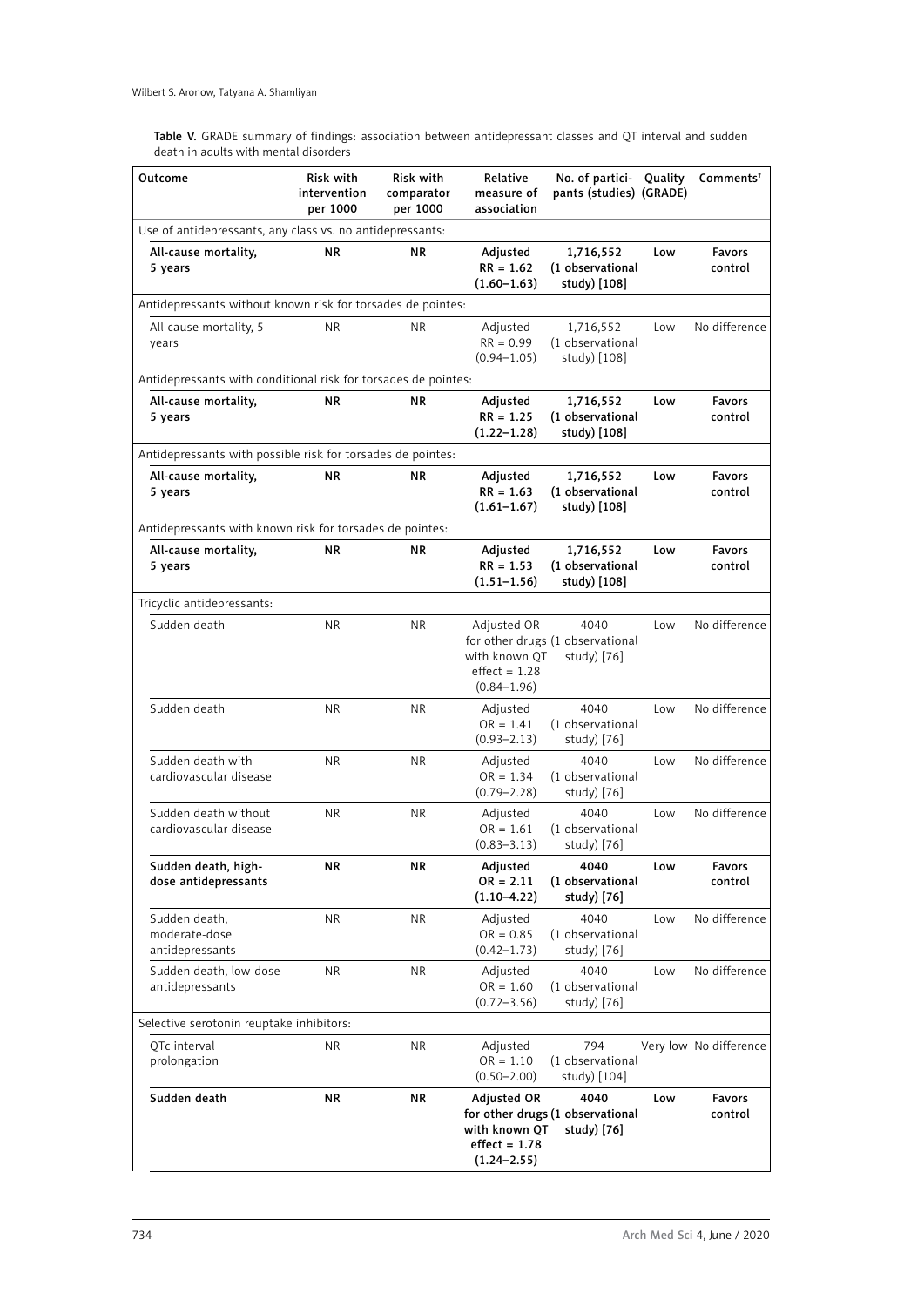#### Table V. Cont.

| Outcome                                                                                | <b>Risk with</b><br>intervention<br>per 1000 | <b>Risk with</b><br>comparator<br>per 1000 | Relative<br>measure of<br>association      | No. of partici-<br>pants (studies) (GRADE) | Quality  | Comments <sup>†</sup>                                             |
|----------------------------------------------------------------------------------------|----------------------------------------------|--------------------------------------------|--------------------------------------------|--------------------------------------------|----------|-------------------------------------------------------------------|
| Sudden death                                                                           | <b>NR</b>                                    | <b>NR</b>                                  | Adjusted<br>$OR = 1.89$<br>$(1.34 - 2.69)$ | 4040<br>(1 observational<br>study)[76]     | Low      | <b>Favors</b><br>control                                          |
| Sudden death with<br>cardiovascular disease                                            | <b>NR</b>                                    | <b>NR</b>                                  | Adjusted<br>$OR = 2.04$<br>$(1.33 - 3.13)$ | 4040<br>(1 observational<br>study) [76]    | Low      | <b>Favors</b><br>control                                          |
| Sudden death without<br>cardiovascular disease                                         | <b>NR</b>                                    | <b>NR</b>                                  | Adjusted<br>$OR = 1.63$<br>$(0.86 - 3.10)$ | 4040<br>(1 observational<br>study) [76]    | Low      | No difference                                                     |
| Sudden death, high<br>antidepressant dose                                              | <b>NR</b>                                    | <b>NR</b>                                  | Adjusted<br>$OR = 2.78$<br>$(1.24 - 6.24)$ | 4040<br>(1 observational<br>study) [76]    | Low      | <b>Favors</b><br>control                                          |
| Sudden death, moderate<br>antidepressant dose                                          | N <sub>R</sub>                               | <b>NR</b>                                  | Adjusted<br>$OR = 1.55$<br>$(0.96 - 2.49)$ | 4040<br>(1 observational<br>study) [76]    | Low      | No difference                                                     |
| Sudden death, low<br>antidepressant dose                                               | <b>NR</b>                                    | <b>NR</b>                                  | Adjusted<br>$OR = 1.83$<br>$(0.70 - 4.78)$ | 4040<br>(1 observational<br>study) [76]    | Low      | No difference                                                     |
| Selective serotonin reuptake inhibitor overdose vs. tricyclic antidepressant overdose: |                                              |                                            |                                            |                                            |          |                                                                   |
| ORS > 100                                                                              | <b>NR</b>                                    | <b>NR</b>                                  | Adjusted<br>$OR = 0.20$<br>$(0.10 - 0.40)$ | 538<br>(1 observational<br>study $[56]$    | Very low | <b>Favors</b><br>selective<br>serotonin<br>reuptake<br>inhibitors |

*Population: adults with mental disorders; Settings: any; Intervention: tricyclic antidepressants or selective serotonin reuptake inhibitors; comparator: no active drug class.* Boldface *indicates statistically significant differences at 95% CI. † We concluded that there is no difference in outcomes between active and control interventions based on p-value > 0.05 and inability to reject null hypotheses but without post hoc analysis of the statistical power to detect true differences.*

| Patient outcomes (number of adults)                                       | Relative measure of association (95% CI) |
|---------------------------------------------------------------------------|------------------------------------------|
| Use of antidepressants, any class<br>All-cause mortality (1716552)        | $1.62(1.60-1.63)$                        |
| Tricyclic antidepressants, high dose<br>Sudden death (4040)               | $2.11(1.10-4.22)$                        |
|                                                                           |                                          |
| Selective serotonin reuptake inhibitors, high dose<br>Sudden death (4040) | $2.78(1.24 - 6.24)$                      |
| Escitalopram                                                              |                                          |
| QTcF > 30 ms (3689)                                                       | $1.56(1.15-2.12)$                        |
| $QTc \ge 450$ ms in adults with predialysis CKD (3252)                    | 2.20 (1.10-4.20)                         |
| Citalopram                                                                |                                          |
| $QTc \ge 450$ ms in adults with predialysis CKD (3252)                    | $1.80(1.10-3.10)$                        |
| QT prolongation (6790)                                                    | $4.38(1.45 - 13.30)$                     |
| Venlafaxine                                                               |                                          |
| Sudden death in adults with cardiovascular disease<br>(4040)              | $3.73(1.33 - 10.45)$                     |
| Nortriptyline                                                             |                                          |
| Sudden death (5298)                                                       | $4.60(1.20 - 18.40)$                     |
|                                                                           |                                          |
| 0.91                                                                      | 20                                       |

Figure 1. Increased risk of patient outcomes in association with antidepressants in adults with mental disorders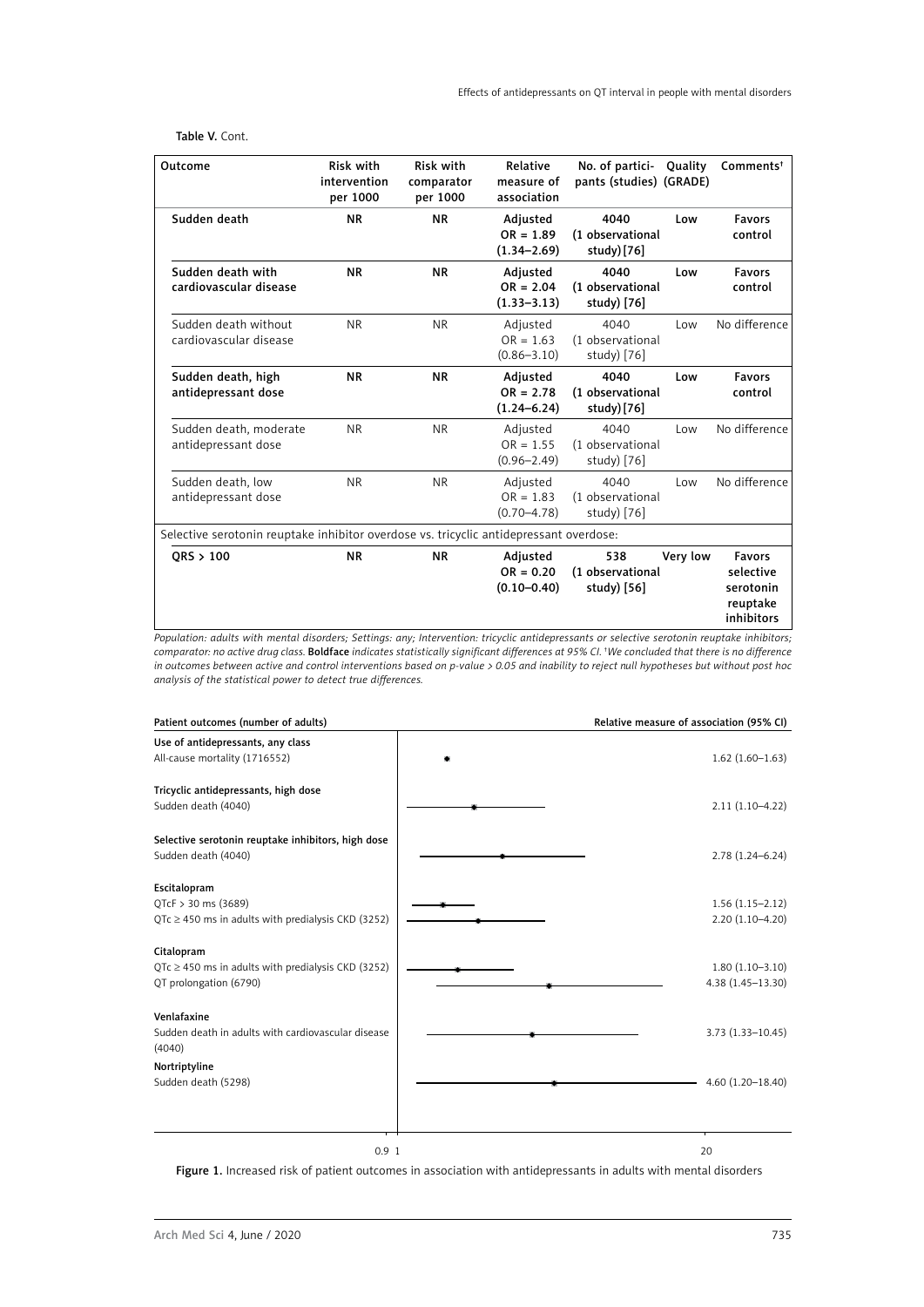mutations in hERG (human-ether-a-go-go-related gene) potassium channel kinetic abnormalities and other genes responsible for cardiac function and repolarization may contribute to complex mechanisms of antidepressant-induced QT prolongation [126–128]. Valid prediction algorithms should also address factors affecting drug clearance, thereby resulting in a relative overdose and an associated increased risk of proarrhythmia [129].

Available guidelines emphasize the importance of individual assessment of probable benefits and harms, including QT prolongation, when selecting antidepressants for people with high risk of QT prolongation and cardiac arrhythmias [130, 131]. Guidelines recommend standardized assessment of QT interval in patients who need antidepressants and are at high risk of QT prolongation and cardiac arrhythmias [131–133]. Guidelines recommend therapeutic drug monitoring of antidepressants to prevent overdose and consequential adverse effects, including QT prolongation [134]. Guidelines do not address optimal risk mitigation that may include drug dose reduction or switching as well as individualized assessment and management of comorbidities and concomitant drugs [135]. For instance, the evidence suggests that a simple adjustment of escitalopram or citalopram administration is not enough to ensure better patient outcomes [92, 109, 135]. Drug labels recommend against administration of antidepressants in combination with other drugs that are known to prolong QT interval and in people with bradycardia, hypokalemia or hypomagnesemia, or congenital prolongation of the QT interval [9, 11–21, 115, 117]. Despite these recommendations, the prevalence of polypharmacy with multiple proarrhythmic drugs is high [2, 4, 136].

Our review has limitations. Our analyses are based only on the available evidence. Despite our efforts to include all published and unpublished clinical trials, observational studies, and post-marketing data, we do not know how many unregistered and unpublished studies have been conducted. We detected a substantial reporting bias but did not contact principal investigators of all studies of antidepressants that did not report QT prolongation. Analyzing aggregate data, we could not overcome differences in outcome definitions. Despite all these limitations, we attempted a comprehensive review of all available evidence and consistent appraisal of the quality of evidence with a conservative GRADE approach.

Our review has implications for clinical practice. Baseline risk of cardiac arrhythmias should be assessed in all patients treated with antidepressants [137]. High-risk patients should be monitored for clinical symptoms indicating the occurrence of cardiac arrhythmias (e.g., dizziness, palpitations, or syncope) and should receive

ECG monitoring for the prolongation of QT interval [138, 139]. Multidisciplinary coordinated care should be implemented to avoid polypharmacy with antidepressants and other proarrhythmic drugs [137, 140].

Our review has policy implications. Prescriber compliance with the licensed drug use should be routinely evaluated using electronic health records [141–143]. Proactive post-marketing pharmacovigilance applications should be implemented to decrease the risk of drug-induced QT prolongation and cardiac arrhythmias [144–149].

Our review has research implications. Future research should examine long-term comparative safety of antidepressant drugs in patients of different ages as well as those with baseline cardiovascular risk, multiple comorbidities, and concomitant drug use [118]. Future research is needed to develop a valid risk stratification algorithm that includes pharmacokinetic factors (e.g., old age and renal impairment) and pharmacodynamic factors that modulate repolarization (e.g., potassium level, genetic mutations, hypertrophy and heart failure, and concomitant use of proarrhythmic drugs) [118, 122, 125].

In conclusion, in adults with indications for antidepressants and elevated risk of QT prolongation, in order to avoid prolongation of the QT interval and reduce the risk of ventricular tachycardia, clinicians should not recommend citalopram or escitalopram,

In adults with indications for antidepressants and low baseline risk of QT prolongation, clinicians may recommend licensed doses of antidepressants in addition to close monitoring of QT interval and clinical symptoms indicating occurrence of cardiac arrhythmias (e.g., dizziness, palpitations, or syncope) to avoid prolongation of QT interval and reduce the risk of ventricular tachycardia.

# Conflict of interest

The authors declare no conflict of interest.

#### References

- 1. Zhang Y, Post WS, Blasco-Colmenares E, Dalal D, Tomaselli GF, Guallar E. Electrocardiographic QT interval and mortality: a meta-analysis. Epidemiology 2011; 22: 660-70.
- 2. Jackobson G, Carmel NN, Lotan D, Kremer A, Justo D. Reckless administration of QT interval-prolonging agents in elderly patients with drug-induced torsades de pointes. Z Gerontol Geriatr 2018; 51: 41-7.
- 3. Schachtele S, Tumena T, Gassmann KG, Fromm MF, Maas R. Co-prescription of QT-interval prolonging drugs: an analysis in a large cohort of geriatric patients. PloS One 2016; 11: e0155649.
- 4. Franchi C, Ardoino I, Rossio R, et al. Prevalence and risk factors associated with use of QT-prolonging drugs in hospitalized older people. Drugs Aging 2016; 33: 53-61.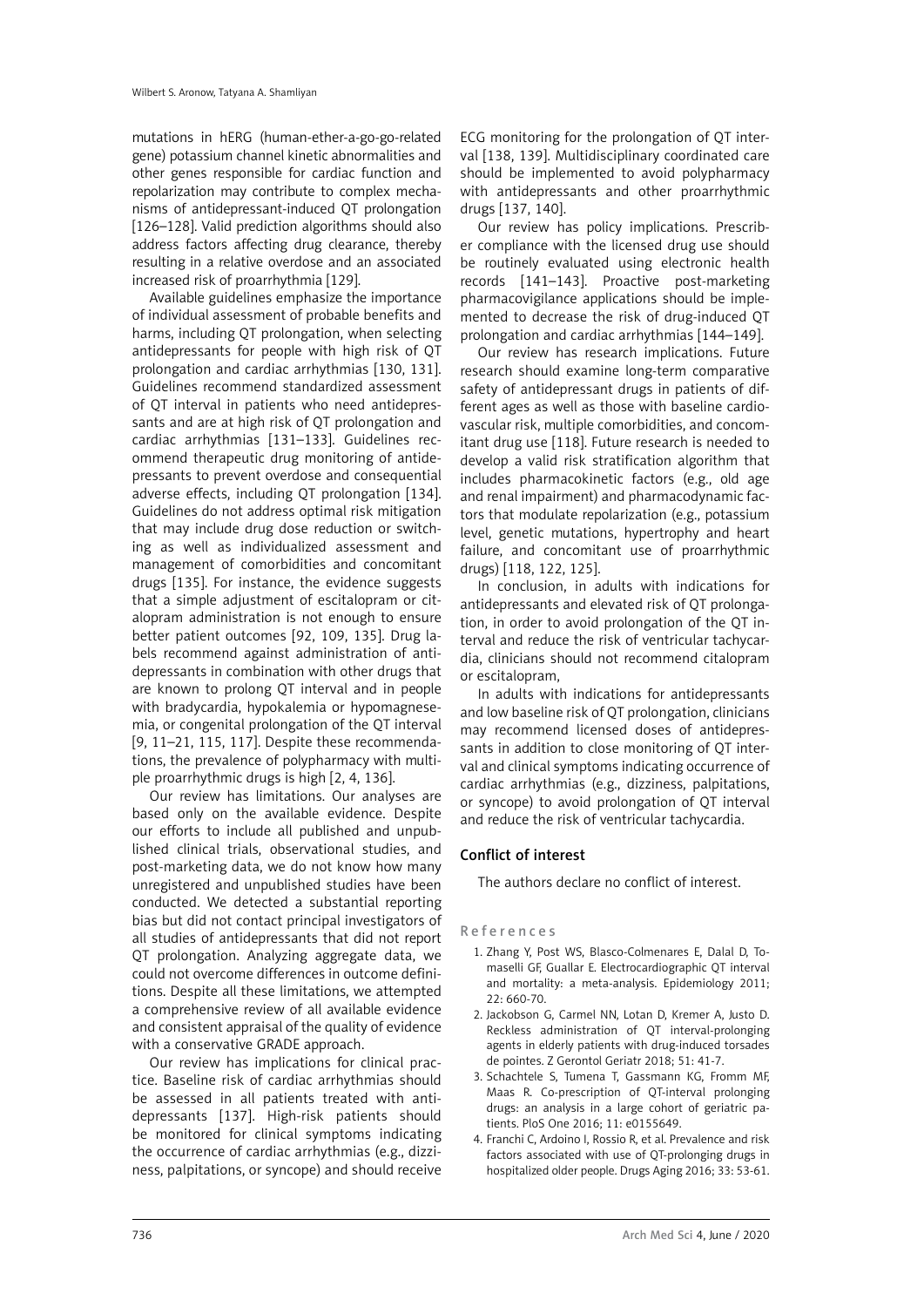- 5. Wong J, Motulsky A, Abrahamowicz M, Eguale T, Buckeridge DL, Tamblyn R. Off-label indications for antidepressants in primary care: descriptive study of prescriptions from an indication based electronic prescribing system. BMJ 2017; 356: j603.
- 6. Schroder C, Dorks M, Kollhorst B, et al. Outpatient antidepressant drug use in children and adolescents in Germany between 2004 and 2011. Pharmacoepidemiol Drug Saf 2017; 26: 170-9.
- 7. U.S. Food and Drug Administration. Abnormal heart arrhythmias associated with high foses of Celexa (citalopram hydrobromide). FDA Safety Communication 2011; [https://www.fda.gov/Drugs/DrugSafety/](https://www.fda.gov/Drugs/DrugSafety/ucm269086.htm#data) [ucm269086.htm#data](https://www.fda.gov/Drugs/DrugSafety/ucm269086.htm#data).
- 8. U.S. Food and Drug Administration. FDA Drug Safety Communication: Revised recommendations for Celexa (citalopram hydrobromide) related to a potential risk of abnormal heart rhythms with high doses. Drug Safety and Availability 2012; [https://www.fda.gov/](https://www.fda.gov/Drugs/DrugSafety/ucm297391.htm) [Drugs/DrugSafety/ucm297391.htm](https://www.fda.gov/Drugs/DrugSafety/ucm297391.htm).
- 9. Remeron (mirtazapine tablets) package insert 2016; [https://www.accessdata.fda.gov/drugsatfda\\_docs/la](https://www.accessdata.fda.gov/drugsatfda_docs/label/2016/020415s030lbl.pdf)[bel/2016/020415s030lbl.pdf.](https://www.accessdata.fda.gov/drugsatfda_docs/label/2016/020415s030lbl.pdf)
- 10. Anafranil (clomipramine capsules). Package insert 2017; [https://www.accessdata.fda.gov/drugsatfda\\_docs/](https://www.accessdata.fda.gov/drugsatfda_docs/label/2017/019906s040lbl.pdf) [label/2017/019906s040lbl.pdf.](https://www.accessdata.fda.gov/drugsatfda_docs/label/2017/019906s040lbl.pdf)
- 11. Norpramin (desipramine). Package insert 2014; [https://](https://www.accessdata.fda.gov/drugsatfda_docs/label/2014/014399s069lbl.pdf) [www.accessdata.fda.gov/drugsatfda\\_docs/label/](https://www.accessdata.fda.gov/drugsatfda_docs/label/2014/014399s069lbl.pdf) [2014/014399s069lbl.pdf.](https://www.accessdata.fda.gov/drugsatfda_docs/label/2014/014399s069lbl.pdf)
- 12. Tofranil (imipramine). Package insert 2017; [https://](https://www.accessdata.fda.gov/drugsatfda_docs/label/2012/040903lbl.pdf) [www.accessdata.fda.gov/drugsatfda\\_docs/label/](https://www.accessdata.fda.gov/drugsatfda_docs/label/2012/040903lbl.pdf) [2012/040903lbl.pdf](https://www.accessdata.fda.gov/drugsatfda_docs/label/2012/040903lbl.pdf).
- 13. Pamelor (nortriptyline HCl capsules). Package insert 2016; [https://www.accessdata.fda.gov/drugsatfda\\_docs/](https://www.accessdata.fda.gov/drugsatfda_docs/label/2014/018013s063lbl.pdf) [label/2014/018013s063lbl.pdf.](https://www.accessdata.fda.gov/drugsatfda_docs/label/2014/018013s063lbl.pdf)
- 14. Trazodone HCl tablets. Package insert 2016; [https://](https://www.accessdata.fda.gov/drugsatfda_docs/label/2015/071196s062lbl.pdf) [www.accessdata.fda.gov/drugsatfda\\_docs/label/](https://www.accessdata.fda.gov/drugsatfda_docs/label/2015/071196s062lbl.pdf) [2015/071196s062lbl.pdf.](https://www.accessdata.fda.gov/drugsatfda_docs/label/2015/071196s062lbl.pdf)
- 15. Prozac (fluoxetine hydrochloride). Package insert 2017; [https://www.accessdata.fda.gov/drugsatfda\\_docs/la](https://www.accessdata.fda.gov/drugsatfda_docs/label/2017/018936s103,021235s023lbl.pdf)[bel/2017/018936s103,021235s023lbl.pdf.](https://www.accessdata.fda.gov/drugsatfda_docs/label/2017/018936s103,021235s023lbl.pdf)
- 16. Paxil (paroxetine) tablet. Package insert 2017; [https://www.accessdata.fda.gov/drugsatfda\\_docs/la](https://www.accessdata.fda.gov/drugsatfda_docs/label/2017/020031s074lbl.pdf)[bel/2017/020031s074lbl.pdf](https://www.accessdata.fda.gov/drugsatfda_docs/label/2017/020031s074lbl.pdf).
- 17. Zoloft (sertraline). Package insert 2017; [https://www.](https://www.accessdata.fda.gov/drugsatfda_docs/label/2017/019839s091lbl.pdf) [accessdata.fda.gov/drugsatfda\\_docs/label/2017/](https://www.accessdata.fda.gov/drugsatfda_docs/label/2017/019839s091lbl.pdf) [019839s091lbl.pdf](https://www.accessdata.fda.gov/drugsatfda_docs/label/2017/019839s091lbl.pdf).
- 18. Amitriptyline tablets. Package insert 2014; [https://](https://www.accessdata.fda.gov/drugsatfda_docs/label/2017/019839s091lbl.pdf) [www.accessdata.fda.gov/drugsatfda\\_docs/label/](https://www.accessdata.fda.gov/drugsatfda_docs/label/2017/019839s091lbl.pdf) [2017/019839s091lbl.pdf.](https://www.accessdata.fda.gov/drugsatfda_docs/label/2017/019839s091lbl.pdf)
- 19. Sinequan (doxepin). Package insert 2014; [https://](https://www.accessdata.fda.gov/drugsatfda_docs/label/2010/022036lbl.pdf) [www.accessdata.fda.gov/drugsatfda\\_docs/label/](https://www.accessdata.fda.gov/drugsatfda_docs/label/2010/022036lbl.pdf) [2010/022036lbl.pdf](https://www.accessdata.fda.gov/drugsatfda_docs/label/2010/022036lbl.pdf).
- 20. Luvox (fluvoxamine). Package insert 2014; [https://](https://www.accessdata.fda.gov/drugsatfda_docs/label/2017/021519s009lbl.pdf) [www.accessdata.fda.gov/drugsatfda\\_docs/label/](https://www.accessdata.fda.gov/drugsatfda_docs/label/2017/021519s009lbl.pdf) [2017/021519s009lbl.pdf.](https://www.accessdata.fda.gov/drugsatfda_docs/label/2017/021519s009lbl.pdf)
- 21. Wellbutrin SR (bupropion). Package insert 2017; [https://www.accessdata.fda.gov/drugsatfda\\_docs/la](https://www.accessdata.fda.gov/drugsatfda_docs/label/2009/018644s039s040.pdf)[bel/2009/018644s039s040.pdf](https://www.accessdata.fda.gov/drugsatfda_docs/label/2009/018644s039s040.pdf).
- 22. Higgins J, Green S (eds). Cochrane handbook for systematic reviews of interventions. Version 5.1.0.The Cochrane Collaboration, 2011. Available from http:// handbook.cochrane.org.
- 23. Slutsky J, Atkins D, Chang S, Sharp BA. AHRQ series paper 1: comparing medical interventions: AHRQ and the effective health-care program. J Clin Epidemiol 2010; 63: 481-3.
- 24. Rabkin SW, Cheng XB. Nomenclature, categorization and usage of formulae to adjust QT interval for heart rate. World J Cardiol 2015; 7: 315-25.
- 25. Fu R, Gartlehner G, Grant M, et al. Conducting quantitative synthesis when comparing medical interventions: AHRQ and the Effective Health Care Program. J Clin Epidemiol 2011; 64: 1187-97.
- 26. Levine M, Ensom MH. Post hoc power analysis: an idea whose time has passed? Pharmacotherapy 2001; 21: 405-9.
- 27. Goodman SN, Berlin JA. The use of predicted confidence intervals when planning experiments and the misuse of power when interpreting results. Ann Inter Med 1994; 121: 200-6.
- 28. Yuan KH, Maxwell S. On the post hoc power in testing mean differences. J Educ Beha Stat 2005; 30: 141-67.
- 29. Agency for Healthcare Research and Quality: Methods Guide for Effectiveness and Comparative Effectiveness Reviews. AHRQ Publication No. 10(14)-EHC063- EF 2014; Rockville, MD: [https://effectivehealthcare.](https://effectivehealthcare.ahrq.gov/index.cfm/search-for-guides-reviews-and-reports/?pageaction=displayproduct&productid=318) [ahrq.gov/index.cfm/search-for-guides-reviews-and-re](https://effectivehealthcare.ahrq.gov/index.cfm/search-for-guides-reviews-and-reports/?pageaction=displayproduct&productid=318)[ports/?pageaction=displayproduct&productid=318](https://effectivehealthcare.ahrq.gov/index.cfm/search-for-guides-reviews-and-reports/?pageaction=displayproduct&productid=318).
- 30. Guyatt GH, Oxman AD, Kunz R, et al. GRADE guidelines 6. Rating the quality of evidence--imprecision. J Clin Epidemiol 2011; 64: 1283-93.
- 31. Shea BJ, Hamel C, Wells GA, et al. AMSTAR is a reliable and valid measurement tool to assess the methodological quality of systematic reviews. J Clin Epidemiol 2009; 62: 1013-20.
- 32. Viswanathan M, Berkman ND, Dryden DM, Hartling L. Assessing risk of bias and confounding in observational studies of interventions or exposures: further development of the RTI Item Bank. AHRQ Methods for Effective Health Care 2013; Contract No. 290-2007-10056-I.
- 33. Higgins JP, Altman DG, Gotzsche PC, et al. The Cochrane Collaboration's tool for assessing risk of bias in randomised trials. BMJ 2011; 343: d5928.
- 34. Grading of Recommendations Assessment Development and Evaluation (GRADE) Workgin Group. GRADE Handbook[.http://gdt.guidelinedevelopment.org/cen](http://gdt.guidelinedevelopment.org/central_prod/_design/client/handbook/handbook.html#h.fueh5iz0cor4)[tral\\_prod/\\_design/client/handbook/handbook.html](http://gdt.guidelinedevelopment.org/central_prod/_design/client/handbook/handbook.html#h.fueh5iz0cor4) [#h.fueh5iz0cor4](http://gdt.guidelinedevelopment.org/central_prod/_design/client/handbook/handbook.html#h.fueh5iz0cor4).
- 35. Guyatt GH, Oxman AD, Sultan S, et al.; Group GW: GRADE guidelines: 9. Rating up the quality of evidence. J Clin Epidemiol 2011; 64: 1311-6.
- 36. Beach SR, Celano CM, Sugrue AM, et al. QT Prolongation, torsades de pointes, and psychotropic medications: a 5-year update. Psychosomatics 2018; 59: 105-22.
- 37. Kok R, Nolen W, Heeren T. Cardiovascular changes associated with venlafaxine in the treatment of late-life depression. Am J Geriatr Psychiatr 2007; 15: 725.
- 38. Upward J, Edwards J, Goldie A, Waller D. Comparative effects of fluoxetine and amitriptyline on cardiac function. Br J Clin Pharmacol 1988; 26: 399-402.
- 39. Edwards JG, Goldie A, Papayanni-Papasthatis S. Effect of paroxetine on the electrocardiogram. Psychopharmacology 1989; 97: 96-8.
- 40. Kuhs H, Rudolf GAE. Cardiovascular effects of paroxetine. Psychopharmacology 1990; 102: 379-82.
- 41. Fisch C, Knoebel SB. Electrocardiographic findings in sertraline depression trials. Drug Invest 1992; 4: 305-12.
- 42. Baker B, Dorian P, Sandor P, et al. Electrocardiographic effects of fluoxetine and doxepin in patients with major depressive disorder. J Clin Psychopharmacol 1997; 17: 15-21.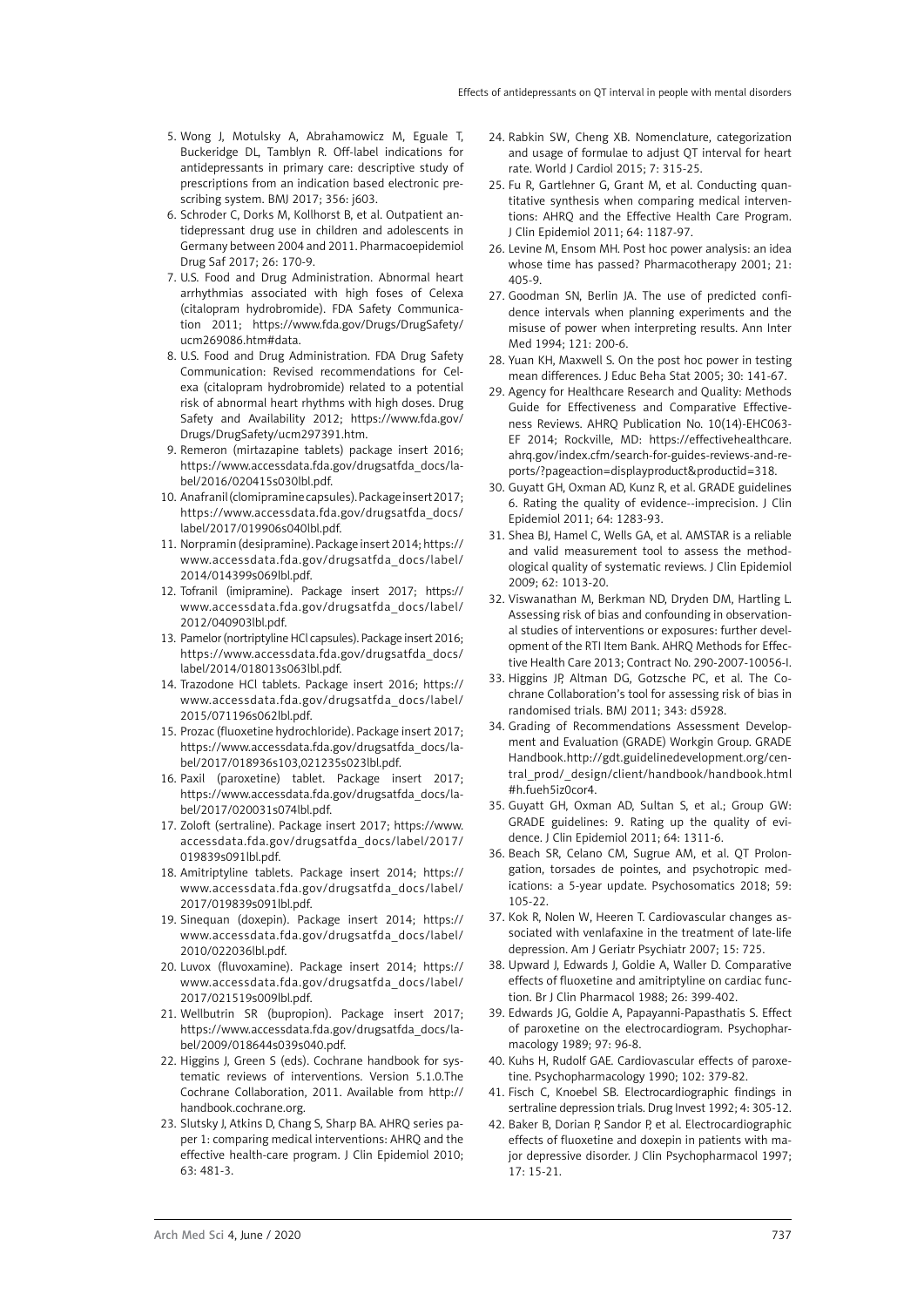- 43. Roose SP, Glassman AH, Attia E, Woodring S, Giardina EGV, Bigger Jr JT. Cardiovascular effects of fluoxetine in depressed patients with heart disease. Am J Psychiatry 1998; 155: 660-5.
- 44. Roose SP, Laghrissi-Thode F, Kennedy JS, et al. Comparison of paroxetine and nortriptyline in depressed patients with ischemic heart disease. JAMA 1998; 279: 287-91.
- 45. Slavíček J, Paclt I, Hamplová J, Kittnar O, Trefný Z, Horáček BM. Antidepressant drugs and heart electrical field. Physiol Res1998; 47: 297-300.
- 46. Strik JJMH, Honig A, Lousberg R, et al. Efficacy and safety of fluoxetine in the treatment of patients with major depression after first myocardial infarction: findings from a double-blind, placebo-controlled trial. Psychosomat Med 2000; 62: 783-9.
- 47. Yeragani VK, Pohl R, Jampala VC, Balon R, Ramesh C, Srinivasan K. Effects of nortriptyline and paroxetine on QT variability in patients with panic disorder. Depression Anxiety 2000; 11: 126-30.
- 48. Burke WJ, Gergel I, Bose A. Fixed-dose trial of the single isomer SSRI escitalopram in depressed outpatients. J Clinl Psychiatry 2002; 63: 331-6.
- 49. Detke MJ, Lu Y, Goldstein DJ, Hayes JR, Demitrack MA. Duloxetine, 60 mg once daily, for major depressive disorder: a randomized double-blind placebo-controlled trial. J Clin Psychiatry 2002; 63: 308-15.
- 50. Glassman AH, O'Connor CM, Califf RM, et al. Sertraline treatment of major depression in patients with acute MI or unstable angina. JAMA 2002; 288: 701-9.
- 51. Goldstein DJ, Mallinckrodt C, Lu Y, Demitrack MA. Duloxetine in the treatment of major depressive disorder: a double-blind clinical trial. J Clin Psychiatry 2002; 63: 225-31.
- 52. Wade A, Michael Lemming O, Bang Hedegaard K. Escitalopram 10 mg/day is effective and well tolerated in a placebo-controlled study in depression in primary care. Int Clin Psychopharmacol 2002; 17: 95-102.
- 53. Lepola UM, Loft H, Reines EH. Escitalopram (10-20 mg/ day) is effective and well tolerated in a placebo-controlled study in depression in primary care. Int Clin Psychopharmacol 2003; 18: 211-7.
- 54. Ninan PT, Ventura D, Wang J. Escitalopram is effective and well tolerated in the treatment of severe depression. Poster presented at the Congress of the American Psychiatric Association, May 17-22, 2003, San Francisco.
- 55. Stahl SM, Gergel I, Li D. Escitalopram in the treatment of panic disorder: a randomized, double-blind, placebocontrolled trial. J Clin Psychiatry 2003; 64: 1322-7.
- 56. Whyte IM, Dawson AH, Buckley NA. Relative toxicity of venlafaxine and selective serotonin reuptake inhibitors in overdose compared to tricyclic antidepressants. Q J Med 2003; 96: 369-74.
- 57. Alexopoulos GS, Gordon J, Zhang D. A placebo-controlled trial of escitalopram and sertraline in the treatment of major depressive disorder. Neuropsychopharmacology 2004; 29 (Suppl): S87.
- 58. Davidson JRT, Bose A, Korotzer A, Zheng H. Escitalopram in the treatment of generalized anxiety disorder: double-blind, placebo controlled, flexible-dose study. Depression Anxiety 2004; 19: 234-40.
- 59. Detke MJ, Wiltse CG, Mallinckrodt CH, McNamara RK, Demitrack MA, Bitter I. Duloxetine in the acute and long-term treatment of major depressive disorder: a placebo- and paroxetine-controlled trial. Eur Neuropsychopharmacol 2004; 14: 457-70.
- 60. Goldstein DJ, Lu Y, Detke MJ, Wiltse C, Mallinckrodt C, Demitrack MA. Duloxetine in the treatment of depres-

sion: a double-blind placebo-controlled comparison with paroxetine. J Clin Psychopharmacol 2004; 24: 389-99.

- 61. Isbister GK, Bowe SJ, Dawson A, Whyte IM. Relative toxicity of selective serotonin reuptake inhibitors (SSRIs) in overdose. J Toxicol Clin Toxicol 2004; 42: 277-85.
- 62. Lader M, Stender K, Bürger V, Nil R. Efficacy and tolerability of escitalopram in 12- and 24-week treatment of social anxiety disorder: randomised, double-blind, placebo-controlled, fixed-dose study. Depression Anxiety 2004; 19: 241-8.
- 63. Rapaport MH, Bose A, Zheng H. Escitalopram continuation treatment prevents relapse of depressive episodes. J Clin Psychiatry 2004; 65: 44-9.
- 64. Goodman WK, Bose A, Wang Q. Treatment of generalized anxiety disorder with escitalopram: pooled results from double-blind, placebo-controlled trials. J Affect Dis 2005; 87: 161-7.
- 65. Kasper S, De Swart H, Andersen HF. Escitalopram in the treatment of depressed elderly patients. Am J Geriatr Psychiatry 2005; 13: 884-91.
- 66. Kasper S, Stein DJ, Loft H, Nil R. Escitalopram in the treatment of social anxiety disorder: randomised, placebo-controlled, flexible-dosage study. Br J Psychiatry 2005; 186: 222-6.
- 67. Baldwin DS, Huusom AKT, Mæhlum E. Escitalopram and paroxetine in the treatment of generalised anxiety disorder: randomised, placebo-controlled, double-blind study. Br J Psychiatry 2006; 189: 264-72.
- 68. Krulewicz S, Carpenter DJ, Fong R, et al. Analysis of electrocardiographic data following use of paroxetine in pediatric depression and obsessive-compulsive disorder. J Am Acad Child Adolesc Psychiatry 2006; 45: 422-30.
- 69. Nelson JC, Lu Pritchett Y, Martynov O, Yu JY, Mallinckrodt CH, Detke MJ. The safety and tolerability of duloxetine compared with paroxetine and placebo: a pooled analysis of 4 clinical trials. Prim Care Companion J Clin Psychiatry 2006; 8: 212-9.
- 70. Goldstein DJ. Duloxetine in the treatment of major depressive disorder. Neuropsychiatr Dis Treatment 2007; 3: 193-209.
- 71. Lespérance F, Frasure-Smith N, Koszycki D, et al. Effects of citalopram and interpersonal psychotherapy on depression in patients with coronary artery disease. The Canadian Cardiac Randomized Evaluation of Antidepressant and Psychotherapy Efficacy (CREATE) trial. JAMA 2007; 297: 367-79.
- 72. Stein DJ, Andersen EW, Tonnoir B, Fineberg N. Escitalopram in obsessive-compulsive disorder: a randomized, placebo-controlled, paroxetine-referenced, fixed-dose, 24-week study. Curr Med Res Opin 2007; 23: 701-11.
- 73. Bose A, Korotzer A, Gommoll C, Li D. Randomized placebo-controlled trial of escitalopram and venlafaxine XR in the treatment of generalized anxiety disorder. Depression Anxiety 2008; 25: 854-61.
- 74. Bose A, Li D, Gandhi C. Escitalopram in the acute treatment of depressed patients aged 60 years or older. Am J Geriatr Psychiatry 2008; 16: 14-20.
- 75. Brzozowska A, Werner B. Observation of QTc prolongation in an adolescent girl during fluvoxamine pharmacotherapy. J Child Adolesc Psychopharmacol 2009; 19: 591-2.
- 76. Jolly K, Gammage MD, Cheng KK, Bradburn P, Banting MV, Langman MJ. Sudden death in patients receiving drugs tending to prolong the QT interval. Br J Clin Pharmacol 2009; 68: 743-51.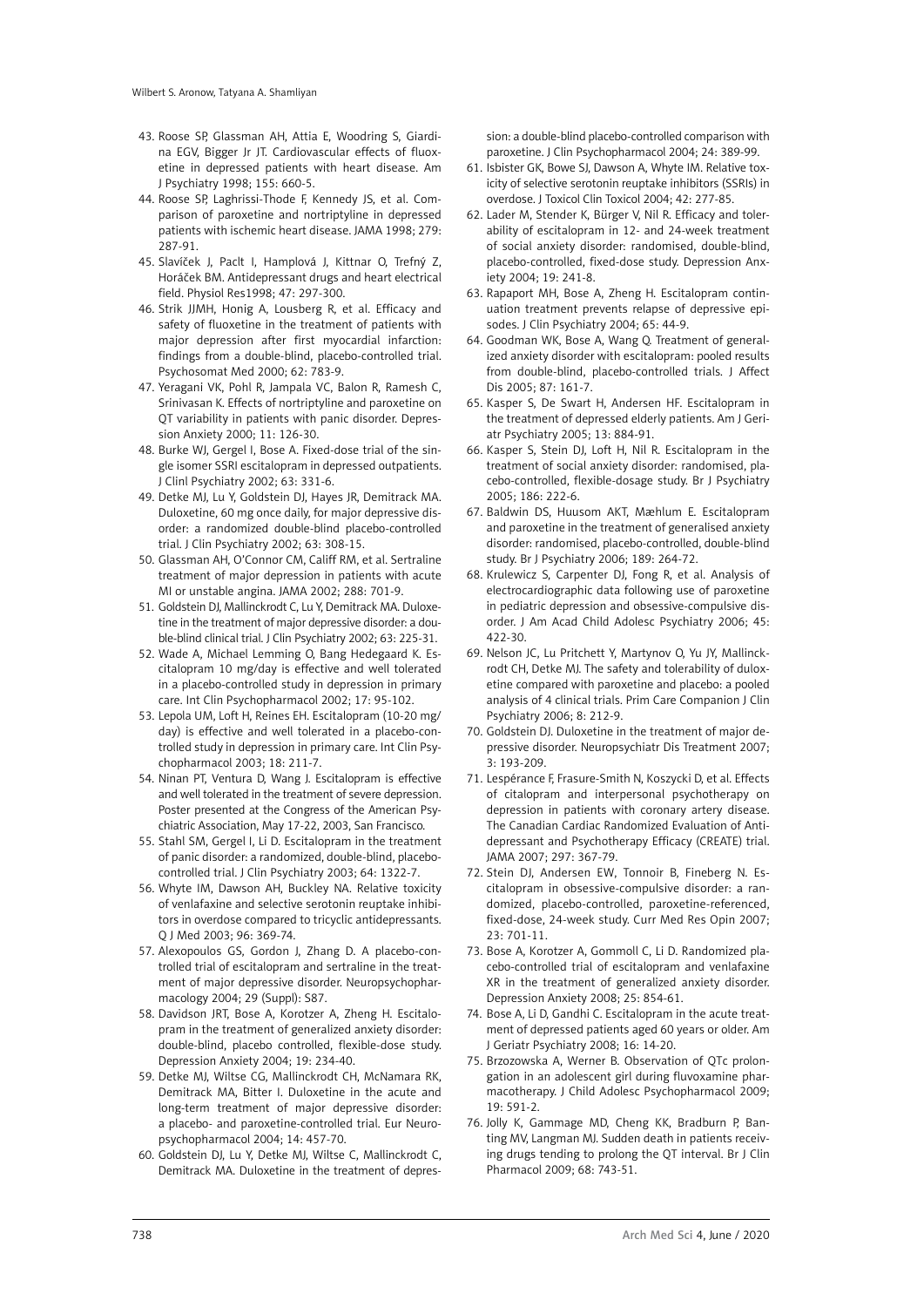- 77. Study Evaluating the Safety and Efficacy of Desvenlafaxine Succinate for Vasomotor Symptoms in Menopausal Women. https://clinicaltrials.gov/ct2/show/ NCT00683800, 2010.
- 78. EpiCept Corporation. A Study of the Efficacy and Safety of Amitriptyline/Ketamine Topical Cream in Patients With Diabetic Peripheral Neuropathy. [https://clinical](https://clinicaltrialsgov/ct2/show/NCT00476151)[trialsgov/ct2/show/NCT00476151](https://clinicaltrialsgov/ct2/show/NCT00476151), 2011.
- 79. A Study in Relapse Prevention of Treatment-Resistant Depression. https://clinicaltrials.gov/ct2/show/ NCT00958568, 2012.
- 80. Fagiolini A, Comandini A, Catena Dell'Osso M, Kasper S. Rediscovering trazodone for the treatment of major depressive disorder. CNS Drugs 2012; 26: 1033-49.
- 81. Hanash JA, Hansen BH, Hansen JF, Nielsen OW, Rasmussen A, Birket-Smith M. Cardiovascular safety of one-year escitalopram therapy in clinically nondepressed patients with acute coronary syndrome: results from the DEpression in patients with Coronary ARtery Disease (DECARD) trial. J Cardiovasc Pharmacol 2012; 60: 397-405.
- 82. NCT01598324: Functional and Neurochemical Correlates of Treatment Response in Major Depressive Disorder: https://clinicaltrials.gov/ct2/show/NCT01598324, 2012.
- 83. Vieweg WV, Hasnain M, Howland RH, et al. Citalopram, QTc interval prolongation, and torsades de pointes. How should we apply the recent FDA ruling? Am J Med 2012; 125: 859-68.
- 84. Archer DF, Pinkerton JV, Guico-Pabia CJ, Hwang E, Cheng RF. Cardiovascular, cerebrovascular, and hepatic safety of desvenlafaxine for 1 year in women with vasomotor symptoms associated with menopause. Menopause 2013; 20: 47-56.
- 85. Bardai A, Amin AS, Blom MT, et al. Sudden cardiac arrest associated with use of a non-cardiac drug that reduces cardiac excitability: evidence from bench, bedside, and community. Eur Heart J 2013; 34: 1506-16.
- 86. Castro VM, Clements CC, Murphy SN, et al. QT interval and antidepressant use: a cross sectional study of electronic health records. BMJ 2013; 346: f288.
- 87. Girardin FR, Gex-Fabry M, Berney P, Shah D, Gaspoz JM, Dayer P. Drug-induced long QT in adult psychiatric inpatients: the 5-year cross-sectional ECG screening outcome in psychiatry study. Am J Psychiatry 2013; 170: 1468-76.
- 88. Kogut C, Crouse EB, Vieweg WV, et al. Selective serotonin reuptake inhibitors and torsades de pointes: new concepts and new directions derived from a systematic review of case reports. Therap Adv Drug Safe 2013; 4: 189-98.
- 89. Pinkerton JV, Archer DF, Guico-Pabia CJ, Hwang E, Cheng RF. Maintenance of the efficacy of desvenlafaxine in menopausal vasomotor symptoms: a 1-year randomized controlled trial. Menopause 2013; 20: 38-46.
- 90. Pinkerton JV, Constantine G, Hwang E, Cheng RF. Desvenlafaxine compared with placebo for treatment of menopausal vasomotor symptoms: a 12-week, multicenter, parallel-group, randomized, double-blind, placebo-controlled efficacy trial. Menopause 2013; 20: 28-37.
- 91. Thase ME, Larsen KG, Reines E, Kennedy SH. The cardiovascular safety profile of escitalopram. Eur Neuropsychopharmacol 2013; 23: 1391-400.
- 92. Zivin K, Pfeiffer PN, Bohnert AS, et al. Evaluation of the FDA warning against prescribing citalopram at doses exceeding 40 mg. Am J Psychiatry 2013; 170: 642-50.
- 93. Allen R, Sharma U, Barlas S. Clinical experience with desvenlafaxine in treatment of pain associated with

diabetic peripheral neuropathy. J Pain Res 2014; 7: 339-51.

- 94. Beach SR, Kostis WJ, Celano CM, et al. Meta-analysis of selective serotonin reuptake inhibitor-associated QTc prolongation. J Clinic Psychiatry 2014; 75: e441-9.
- 95. Chogle A, Saps M. Electrocardiograms changes in children with functional gastrointestinal disorders on low dose amitriptyline. World J Gastroenterol 2014; 20: 11321-5.
- 96. Drye LT, Spragg D, Devanand DP, et al. Changes in QTc interval in the citalopram for agitation in Alzheimer's disease (CitAD) randomized trial. PLoS One 2014; 9: e98426.
- 97. Endicott J, Lam RW, Hsu MA, Fayyad R, Boucher M, Guico-Pabia CJ. Improvements in quality of life with desvenlafaxine 50 mg/d vs placebo in employed adults with major depressive disorder. J Affect Disord 2014; 166: 307-14.
- 98. Jasiak NM, Bostwick JR. Risk of QT/QTc prolongation among newer non-SSRI antidepressants. Ann Pharmacother 2014; 48: 1620-8.
- 99. Lam RW, Endicott J, Hsu MA, Fayyad R, Guico-Pabia C, Boucher M. Predictors of functional improvement in employed adults with major depressive disorder treated with desvenlafaxine. Int Clin Psychopharmacol 2014; 29: 239-51.
- 100. Porsteinsson AP, Drye LT, Pollock BG, et al. Effect of citalopram on agitation in Alzheimer disease: the CitAD randomized clinical trial. JAMA 2014; 311: 682-91.
- 101. Portman DJ, Kaunitz AM, Kazempour K, Mekonnen H, Bhaskar S, Lippman J. Effects of low-dose paroxetine 7.5 mg on weight and sexual function during treatment of vasomotor symptoms associated with menopause. Menopause 2014; 21: 1082-90.
- 102. Ries R, Sayadipour A. Management of psychosis and agitation in medical-surgical patients who have or are at risk for prolonged QT interval. J Psychiatr Pract 2014; 20: 338-44.
- 103. Spindelegger CJ, Papageorgiou K, Grohmann R, et al. Cardiovascular adverse reactions during antidepressant treatment: a drug surveillance report of German-speaking countries between 1993 and 2010. Int J Neuropsychopharmacol 2018; 4: 18.
- 104. van Haelst IM, van Klei WA, Doodeman HJ, et al. QT interval prolongation in users of selective serotonin reuptake inhibitors in an elderly surgical population: a cross-sectional study. J Clin Psychiatry 2014; 75: 15-21.
- 105. Bavle A. Venlafaxine induced QTc interval prolongation in a therapeutic dose. Asian J Psychiatr 2015; 16: 63-4.
- 106. Tampi RR, Balderas M, Carter KV, et al. Citalopram, QTc prolongation, and torsades de pointes. Psychosomatics 2015; 56: 36-43.
- 107. Barnes TR, Leeson VC, Paton C, et al. Antidepressant Controlled Trial For Negative Symptoms In Schizophrenia (ACTIONS): a double-blind, placebo-controlled, randomised clinical trial. Health Tech Assess 2016; 20: 1-46.
- 108. Danielsson B, Collin J, Jonasdottir Bergman G, Borg N, Salmi P, Fastbom J. Antidepressants and antipsychotics classified with torsades de pointes arrhythmia risk and mortality in older adults: a Swedish nationwide study. Br J Clin Pharmacol 2016; 81: 773-83.
- 109. Rector TS, Adabag S, Cunningham F, Nelson D, Dieperink E. Outcomes of citalopram dosage risk mitigation in a veteran population. Am J Psychiatry 2016; 173: 896-902.
- 110. Reddy S, Fayyad R, Edgar CJ, Guico-Pabia CJ, Wesnes K. The effect of desvenlafaxine on cognitive function-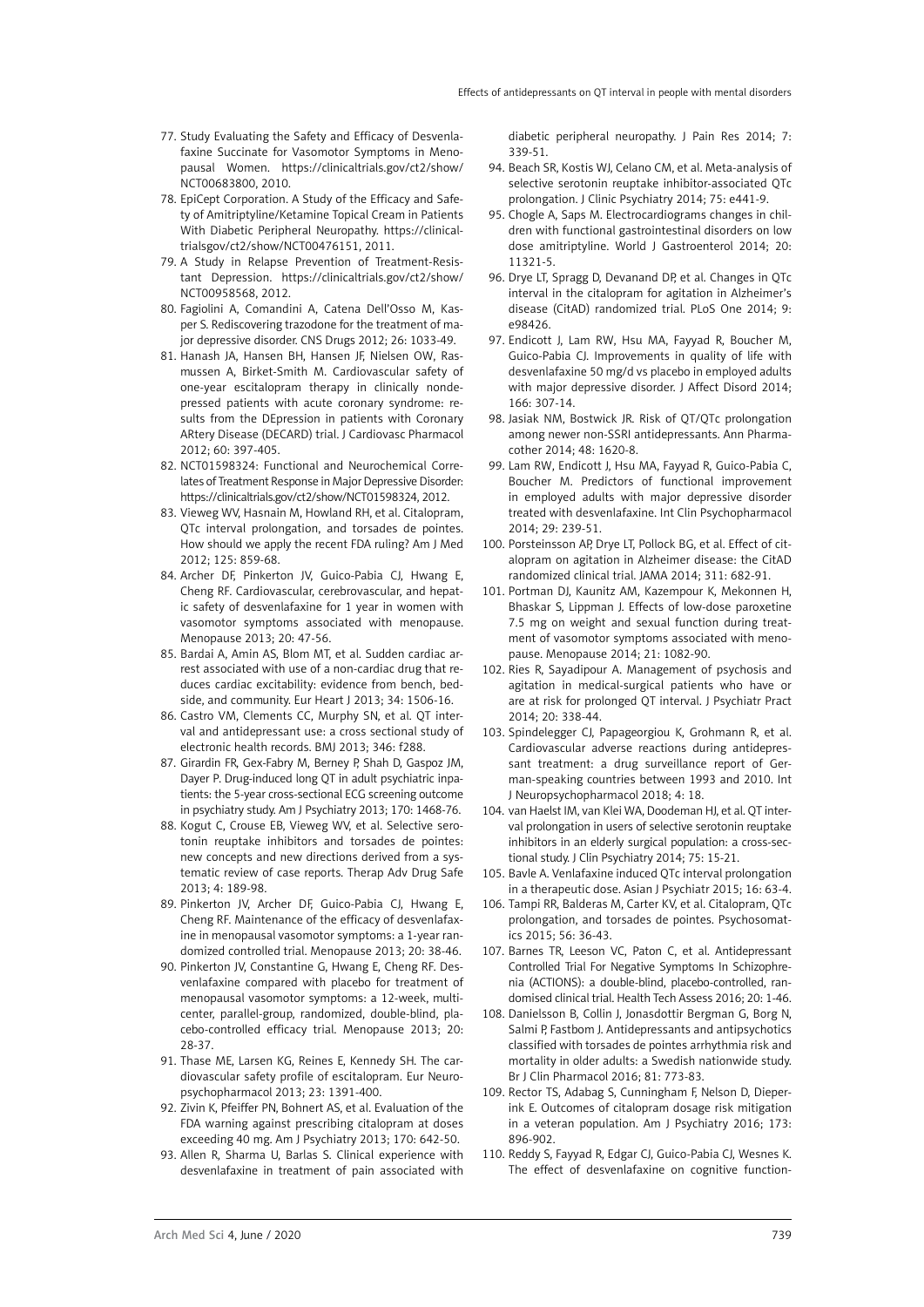ing in employed outpatients with major depressive disorder: a substudy of a randomized, double-blind, placebo-controlled trial. J Psychopharmacol 2016; 30: 559-67.

- 111. Ray WA, Chung CP, Murray KT, Hall K, Stein CM. Highdose citalopram and escitalopram and the risk of out-of-hospital death. J Clin Psychiatry 2017; 78: 190-5.
- 112. Snitker S, Doerfler RM, Soliman EZ, et al.; CSI. Association of QT-prolonging medication use in CKD with electrocardiographic manifestations. Clin J Am Soc Nephrol 2017; 12: pii: CJN.12991216.
- 113. Uchida M, Spencer AE, Kenworthy T, et al. A pilot study: cardiac parameters in children receiving new-generation antidepressants. J Clin Psychopharmacol 2017; 37: 359-62.
- 114. Eli Lilly and Company. A Study of Fluoxetine in Major Depressive Disorder (MDD) Short-Term Dosing. https:// clinicaltrials.gov/ct2/show/NCT01808612, 2015.
- 115. Pristiq (desvenlafaxine) extended-release tablets. Package insert 2018; [https://www.accessdata.fda.gov/](https://www.accessdata.fda.gov/drugsatfda_docs/label/2018/021992s042lbl.pdf) [drugsatfda\\_docs/label/2018/021992s042lbl.pdf.](https://www.accessdata.fda.gov/drugsatfda_docs/label/2018/021992s042lbl.pdf)
- 116. Letsas K, Korantzopoulos P, Pappas L, Evangelou D, Efremidis M, Kardaras F. QT interval prolongation associated with venlafaxine administration. Int J Cardiol 2006; 109: 116-7.
- 117. Effexor XR (venlafaxine extended-release capsules). Package insert 2017; [https://www.accessdata.fda.gov/](https://www.accessdata.fda.gov/drugsatfda_docs/label/2017/020699s110s111lbl.pdf) [drugsatfda\\_docs/label/2017/020699s110s111lbl.pdf](https://www.accessdata.fda.gov/drugsatfda_docs/label/2017/020699s110s111lbl.pdf).
- 118. Haverkamp W, Breithardt G, Camm AJ, et al. The potential for QT prolongation and pro-arrhythmia by non-anti-arrhythmic drugs: clinical and regulatory implications: report on a Policy Conference of the European Society of Cardiology. Cardiovasc Res 2000; 47: 219-33.
- 119. Lazzerini PE, Laghi-Pasini F, Bertolozzi I, et al. Systemic inflammation as a novel QT-prolonging risk factor in patients with torsades de pointes. Heart 2017; 103: 1821-9.
- 120. Chu T, Azevedo K, Ernst AA, Sarangarm D, Weiss SJ. A comparison of QTc intervals in alcohol withdrawal patients versus acute coronary syndrome patients. South Med J 2017; 110: 475-9.
- 121. Sauer AJ, Newton-Cheh C. Clinical and genetic determinants of torsade de pointes risk. Circulation 2012; 125: 1684-94.
- 122. Itoh H, Crotti L, Aiba T, et al. The genetics underlying acquired long QT syndrome: impact for genetic screening. Eur Heart J 2016; 37: 1456-64.
- 123. Duchatelet S, Crotti L, Peat RA, et al. Identification of a KCNQ1 polymorphism acting as a protective modifier against arrhythmic risk in long-QT syndrome. Circ Cardiovasc Genetics 2013; 6: 354-61.
- 124. Avery CL, Sitlani CM, Arking DE, et al. Drug-gene interactions and the search for missing heritability: a cross-sectional pharmacogenomics study of the QT interval. Pharmacogenom J 2014; 14: 6-13.
- 125. Lavedan C, Volpi S, Licamele L. Method of predicting a predisposition to qt prolongation. 2018; [http://www.](http://www.freepatentsonline.com/y2018/0002759.html) [freepatentsonline.com/y2018/0002759.html](http://www.freepatentsonline.com/y2018/0002759.html).
- 126. Romero L, Trenor B, Yang PC, Saiz J, Clancy CE. In silico screening of the impact of hERG channel kinetic abnormalities on channel block and susceptibility to acquired long QT syndrome. J Mol Cell Cardiol 2015; 87: 271-82.
- 127. Shieh CC, Coghlan M, Sullivan JP, Gopalakrishnan M. Potassium channels: molecular defects, diseases, and therapeutic opportunities. Pharmacol Rev 2000; 52: 557-94.
- 128. Boutjdir M, Lazzerini PE, Capecchi PL, Laghi-Pasini F, El-Sherif N. Potassium channel block and novel autoimmune-associated long QT syndrome. Card Electrophysiol Clin 2016; 8: 373-84.
- 129. Turner JR, Karnad DR, Kothari S. Cardiovascular Safety in Drug Development and Therapeutic Use: New Methodologies and Evolving Regulatory Landscapes. 2016, Springer, eBook, doi 10.1007/978-3-319-40347-2.
- 130. U.S. Department of Health and Human Services FaDA, Center for Drug Evaluation and Research (CDER), Center for Biologics Evaluation and Research (CBER). E14 Clinical Evaluation of QT/QTc Interval Prolongation and Proarrhythmic Potential for Non-Antiarrhythmic Drugs. Guidance for Industry 2017; [http://www.fda.](http://www.fda.gov/Drugs/GuidanceComplianceRegulatoryInformation/Guidances/default.htm) [gov/Drugs/GuidanceComplianceRegulatoryInforma](http://www.fda.gov/Drugs/GuidanceComplianceRegulatoryInformation/Guidances/default.htm)[tion/Guidances/default.htm](http://www.fda.gov/Drugs/GuidanceComplianceRegulatoryInformation/Guidances/default.htm)
- 131. Drew BJ, Ackerman MJ, Funk M, et al.; the American Heart Association Acute Cardiac Care Committee of the Council on Clinical Cardiology, the Council on Cardiovascular Nursing, and the American College of Cardiology Foundation. Prevention of torsades de pointes in hospital settings: a scientific statement from the American Heart Association and the American College of Cardiology Foundation. Circulation 2010; 121: 1047-60.
- 132. Rautaharju PM, Surawicz B, Gettes LS. AHA/ACCF/ HRS recommendations for the standardization and interpretation of the electrocardiogram: IV. The ST segment, T and U waves, and the QT interval a scientific statement from the American Heart Association Electrocardiography and Arrhythmias Committee, Council on Clinical Cardiology; the American College of Cardiology Foundation; and the Heart Rhythm Society Endorsed by the International Society for Computerized Electrocardiology. J Am Coll Cardiol 2009; 53: 982-91.
- 133. Goldberger JJ, Cain ME, Hohnloser SH, et al.; American Heart Association/American College of Cardiology Foundation/Heart Rhythm Society scientific statement on noninvasive risk stratification techniques for identifying patients at risk for sudden cardiac death: a scientific statement from the American Heart Association Council on Clinical Cardiology Committee on Electrocardiography and Arrhythmias and Council on Epidemiology and Prevention. Circulation 2008; 118: 1497-518.
- 134. Hiemke C, Baumann P, Bergemann N, et al. AGNP consensus guidelines for therapeutic drug monitoring in psychiatry: update 2011. Pharmacopsychiatry 2011; 21: 195-235.
- 135. Gerlach LB, Kales HC, Maust DT, et al. Unintended consequences of adjusting citalopram prescriptions following the 2011 FDA warning. Am J Geriatr Psychiatry 2017; 25: 407-14.
- 136. Rodday AM, Triedman JK, Alexander ME, et al. Electrocardiogram screening for disorders that cause sudden cardiac death in asymptomatic children: a meta-analysis. Pediatrics 2012; 129: e999-1010.
- 137. Shulman M, Miller A, Misher J, Tentler A. Managing cardiovascular disease risk in patients treated with antipsychotics: a multidisciplinary approach. J Multidiscip Healthcare 2014; 7: 489-501.
- 138. Shah AA, Aftab A, Coverdale J. QTc prolongation with antipsychotics: is routine ECG monitoring recommended? J Psychiatr Pract 2014; 20: 196-206.
- 139. Shen WK, Sheldon RS, Benditt DG, et al. 2017 ACC/ AHA/HRS Guideline for the Evaluation and Management of Patients With Syncope: Executive Summary: A Report of the American College of Cardiology/Amer-